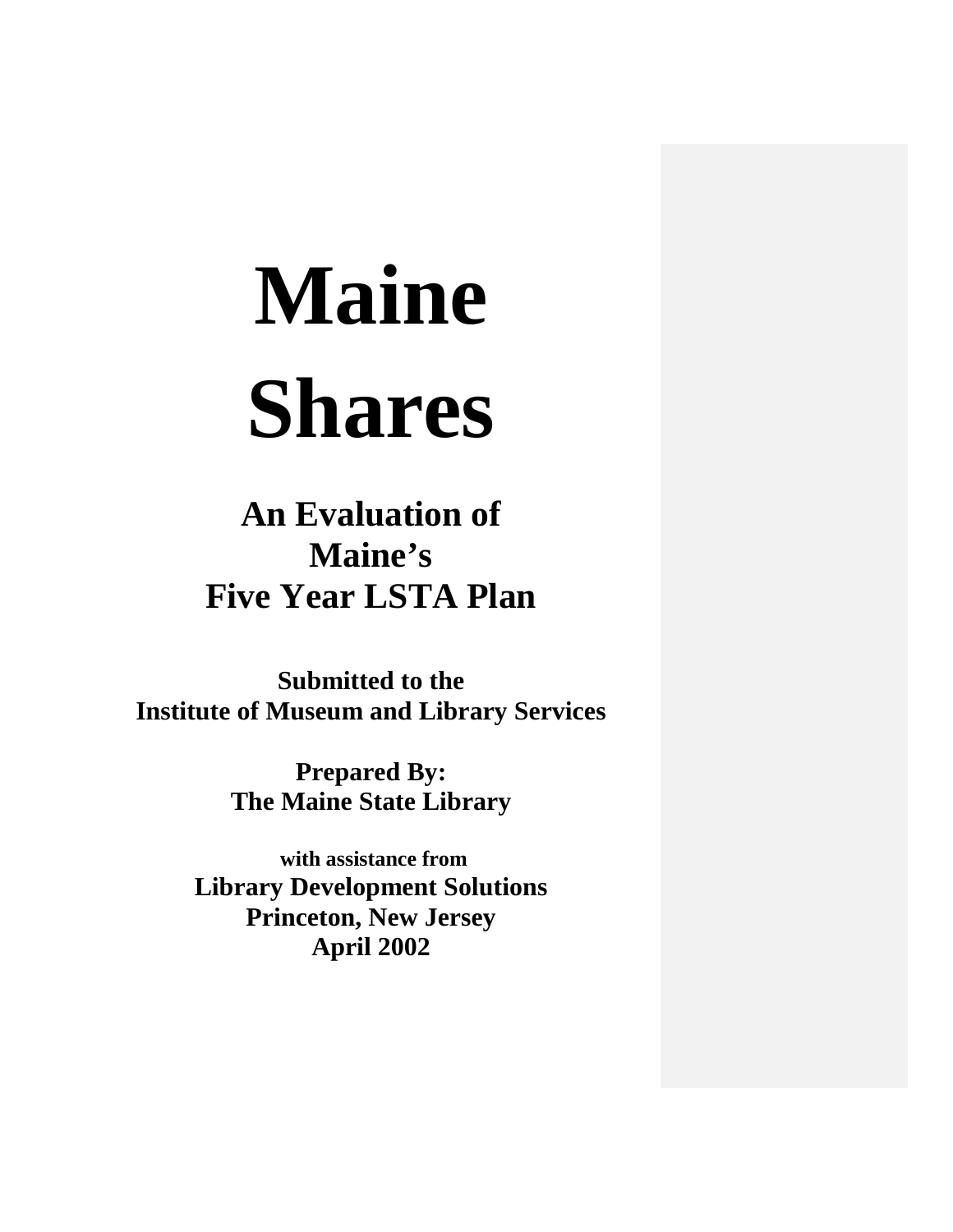# **Table of Contents**

| Overall report of results in achieving goals and objectives based on the 5 year plan |  |
|--------------------------------------------------------------------------------------|--|
|                                                                                      |  |
|                                                                                      |  |
|                                                                                      |  |
|                                                                                      |  |
|                                                                                      |  |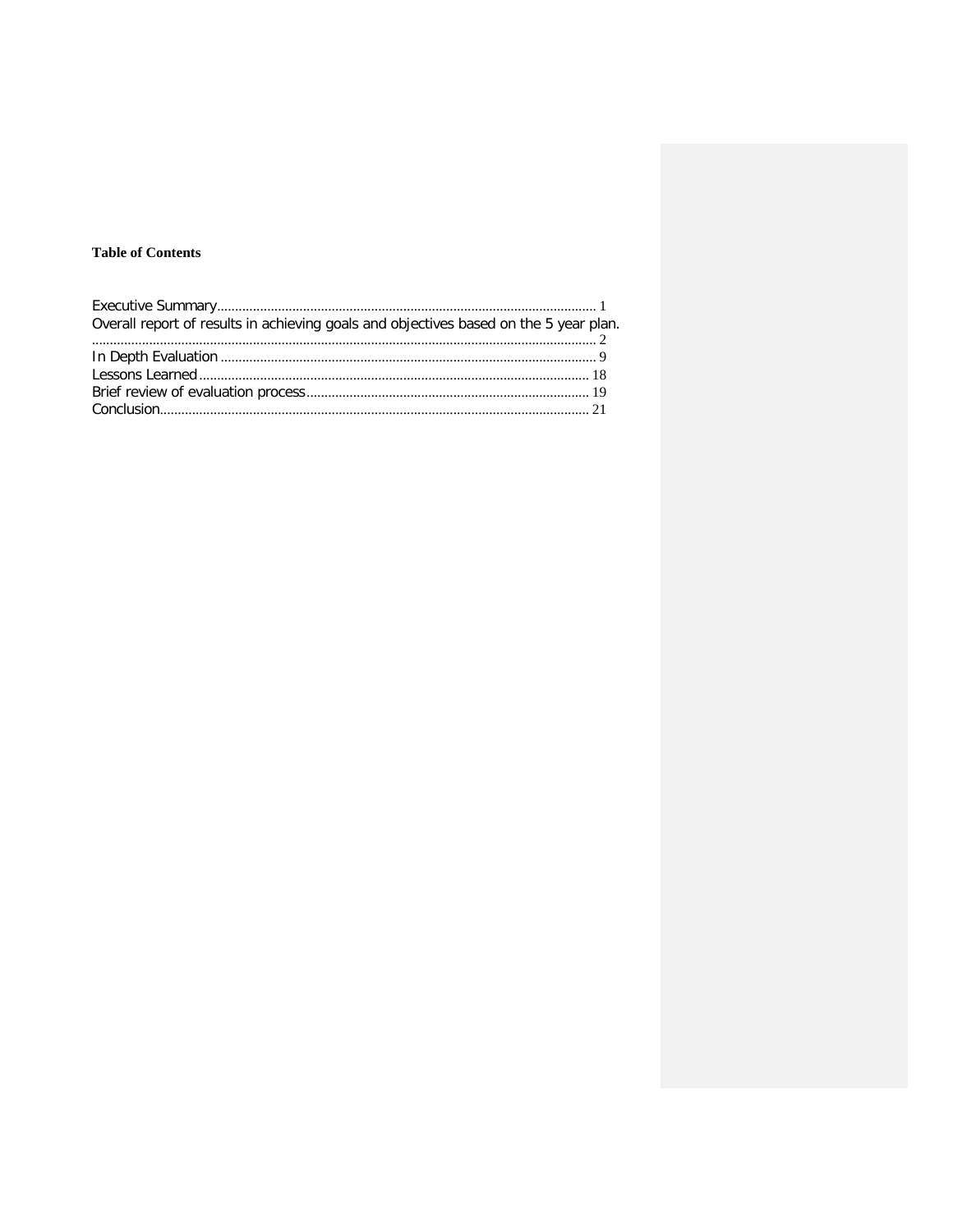## <span id="page-2-0"></span>**Executive Summary**

The overall goal of the Maine State Library's Five Year LSTA Plan is that, "**Regardless of location or residency, Maine people will have full access to the Maine State Library information system**." LSTA funds in Maine have been leveraged to share statewide resources to meet this goal for the benefit of all 1.3 million residents. The Maine State Library has used LSTA funds to support a number of programs designed to reach the goals of its five year plan. The Maine State Library has focused on the need to provide resources and access to technology and information sources to all libraries and residents in the state and has enabled libraries and residents statewide to participate in  $21<sup>st</sup>$  century information resources, regardless of the wealth or location of the community.

The Maine State Library has deliberatively guided a process providing services to residents that would cost their local communities thousands of dollars. Comments from librarians and staff involved in the evaluation process rarely failed to enumerate the cost barrier to their libraries and communities to provide these same services on their own.

Without LSTA support, Maine libraries would not be able to provide the services they do today and would be a less critical social asset to their communities. Comments from residents and librarians indicate a renewed vitality to many Maine libraries. This has resulted from the implementation of the LSTA five year plan and LSTA funds to support the plan. The sense of vitality and relevance is critical to libraries remaining an important social asset in our communities. A sense of place, of community, is important in the southern part of Maine where communities have been changing, growing and maturing for many years, as well as in central and northern Maine, more rural sections of the state that rely on a lower tax base to support their libraries and schools.

Similarly, the amount of staff development, training, the high level of continuing education and technical training, which is provided by the Maine State Library with LSTA assistance, is easily worth many hundreds of thousands of dollars.

The Maine State Library also facilitates telecommunications improvements and e-rate advice to local libraries and schools which enable them to participate in the resource sharing projects. Without adequate networks and telecommunication connections, many libraries have been unable to participate in the broader resource sharing programs.

Some of the projects discussed in the following report include:

- The Maine InfoNet Project which has created a holdings database, an integrated library system and a new state wide catalog.
- Talking Books, Large Print and Books by Mail programs targeted to expand access to populations in need of these services.
- Access to Continuing Education throughout the state to reach all geographic areas in different formats. Professional training and development for library staff through workshops, classes, ATMs, a mobile tech lab and individual coaching and consulting when needed.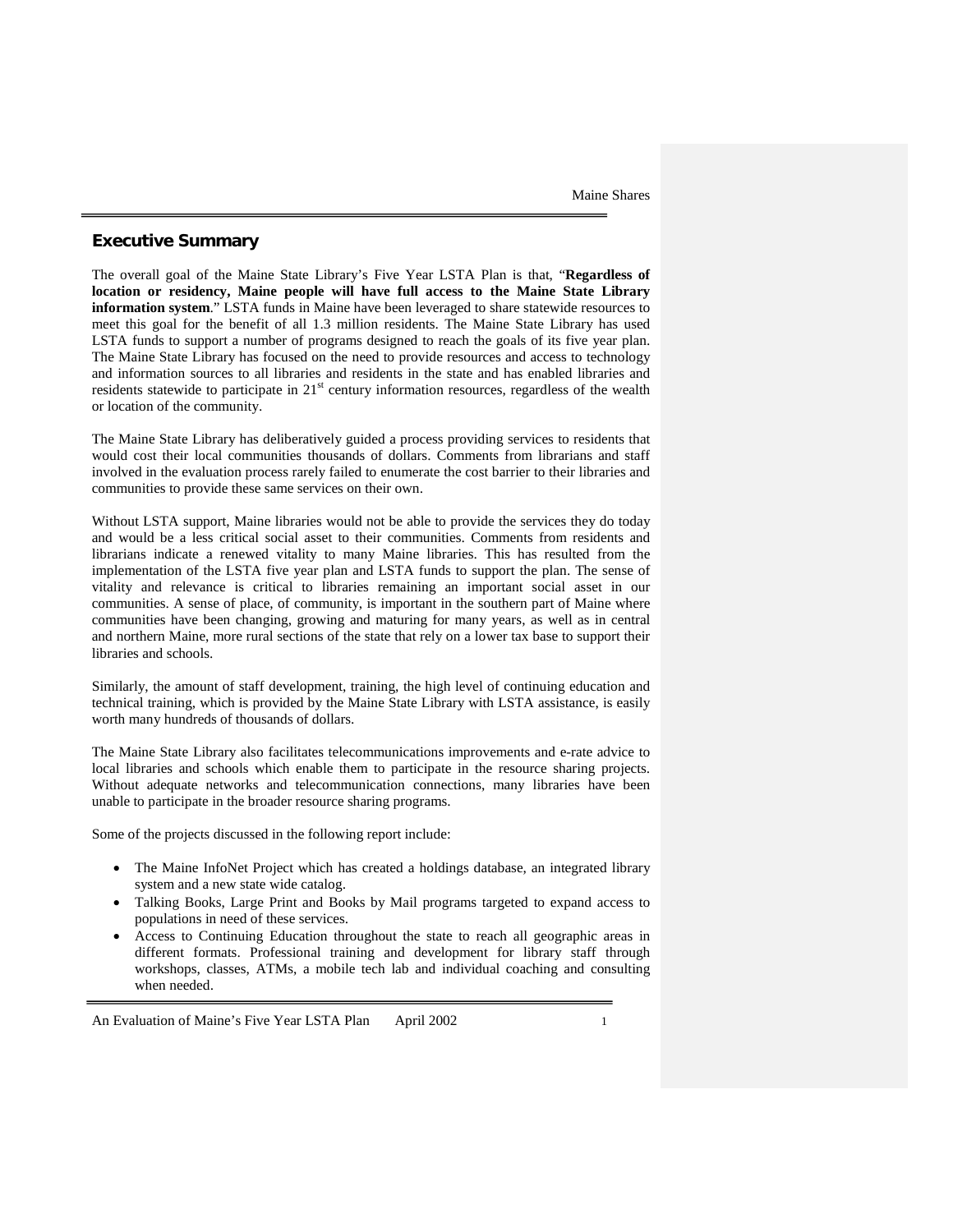The Maine State Library has successfully worked toward the achievement of the goals in the five year plan. In particular Special Services programs, Maine InfoNet including MINERVA and access to online databases, interlibrary loan and Library Development's consulting services are well positioned to provide access to services for all of Maine's residents through resource sharing of collections, network services and electronic access to information sources, and professional staff development.

#### **Who Benefits?**

Though there are specific communities and populations of residents in Maine who may benefit more from a particular program than others, it is the full population of the state who have received improved and increased access to information and materials due to LSTA assisted projects. Specific populations that have benefited from LSTA assisted projects include:

- Rural residents whose libraries now have access to the Internet, online full text databases, and access to the large and unique collections of libraries throughout the state.
- Middle school and high school students who now have access in school and at home to a variety of databases
- Many retirees and seniors who rely on their library as a comfortable hub of their community, where they can learn to e-mail relatives, search the Internet and have books delivered to them quickly from other libraries
- Blind, visually impaired and physically disabled people who rely on Talking Books, Books by Mail or Large Print books as their lifeline to the world
- Librarians who receive much needed certification, skills training, technology training and guidance, and a sense of community with other Maine librarians

The following report will describe some of these programs and benefits.

# <span id="page-3-0"></span>**Overall report of results in achieving goals and objectives based on the 5 year plan.**

*"There is a renaissance occurring in Maine's public libraries today due to the networking taking place."* Survey Respondent

The Maine State Library created its five year plan in 1997 to implement the requirements of the new Library Services and Technology Act. The plan was discussed and approved by the Maine Library Commission and approved on March 13, 1997. The plan covers the period from October 1, 1997 to September 30, 2002. . Sources used to develop the needs assessment included:

- A statewide survey of Maine residents on library attitudes and usage
- Public library annual reports and statistics
- Data pertaining to special populations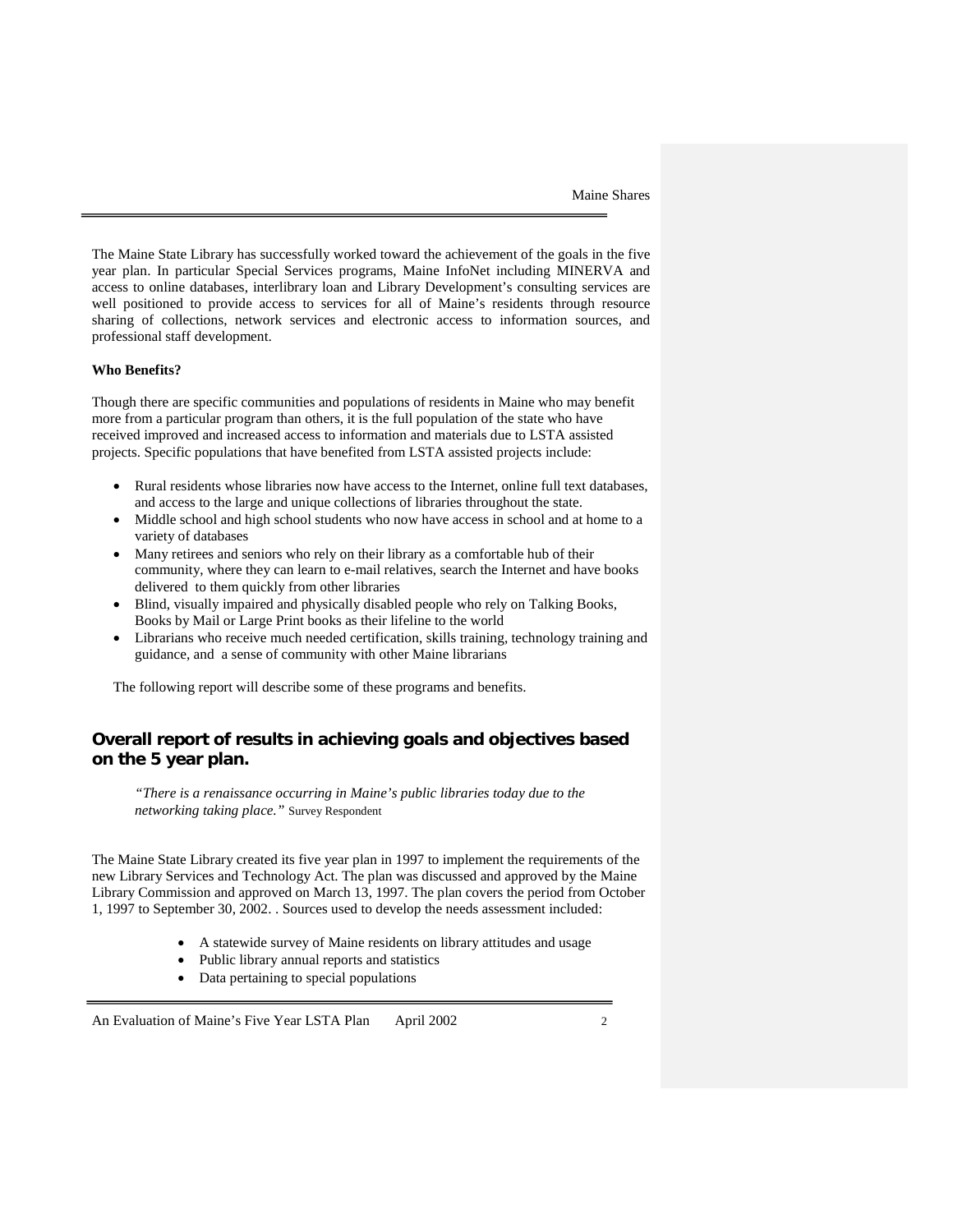- Consultant field trips
- District plans of service
- Maine Library Association Minimum Standards for Public Library Service

The Plan was based in part on an extensive planning effort under the direction of the Maine Library Commission from 1993 to 1995. *Vision 2003*, was the result of the planning effort and has been seen as the basis for the LSTA Five Year Plan. Vision 2003 analyzed the gap between current (1993-95) library conditions in Maine and the desired future of library services and created a collective vision of action and strategy to close the gap and provide services to all people in Maine in order to meet the challenge of the future. The Regional Library System sponsored a number of district meetings throughout the state to promote an inclusive process and then the three regional Library System's executive boards developed the final document and action plan to guide the implementation.

A brief review of Maine's rural character, geography and population will provide an important backdrop to understanding the Five Year Plan and the emphasis on specific goals and activities. Most of the information provided here is included in Maine's Five Year State Plan and form the assumptions that led to *Vision 2003* and the Five Year State Plan as well as the subsequent direction for library services in Maine.

## *"In Maine, because we have so little, what little we have must be shared and what little we have to spend must be spent to help all of us."* Survey respondent

Maine is a rural state with a population density of approximately 37 residents per square mile, less than any other eastern state. Maine's 1.3 million residents live in an area that is as large as the five other New England states combined. Maine, along with Idaho, South Dakota, North Dakota, New Mexico and Oklahoma "…report between 18 and 30 percent of their state populations as "unserved<sup>[1](#page-4-0)</sup>." Approximately  $200,000$  Maine residents live in communities with no local library service. Two factors leading to these statistics include the population distribution in cities and towns and, that of the 269 public libraries in Maine, 99% of them are "single direct service outlets" the highest percent of single governance, stand alone libraries of any state in the country<sup>[2](#page-4-1)</sup>. The statistics are a function of the traditional model of library governance in Maine, in which 63% of all public libraries are Association Libraries and 36% are Municipal Libraries with no county, district or multi-jurisdictional libraries.

Additionally, among Maine's population:

- 19% serve towns of less than 1,000 residents
- 35% serve towns between 1,000 to 2,500 residents
- 22% serve towns between 2,500 to  $5,000$  residents
- 17% serve towns between 5,000 to 10,000 residents

<span id="page-4-1"></span><span id="page-4-0"></span><sup>&</sup>lt;sup>1</sup> *Fast Facts*, Recent Statistics from Library Research Services. Sept. 1998<br><sup>2</sup> Statistics in Brief, National Center for Education Statistics, Sept. 1998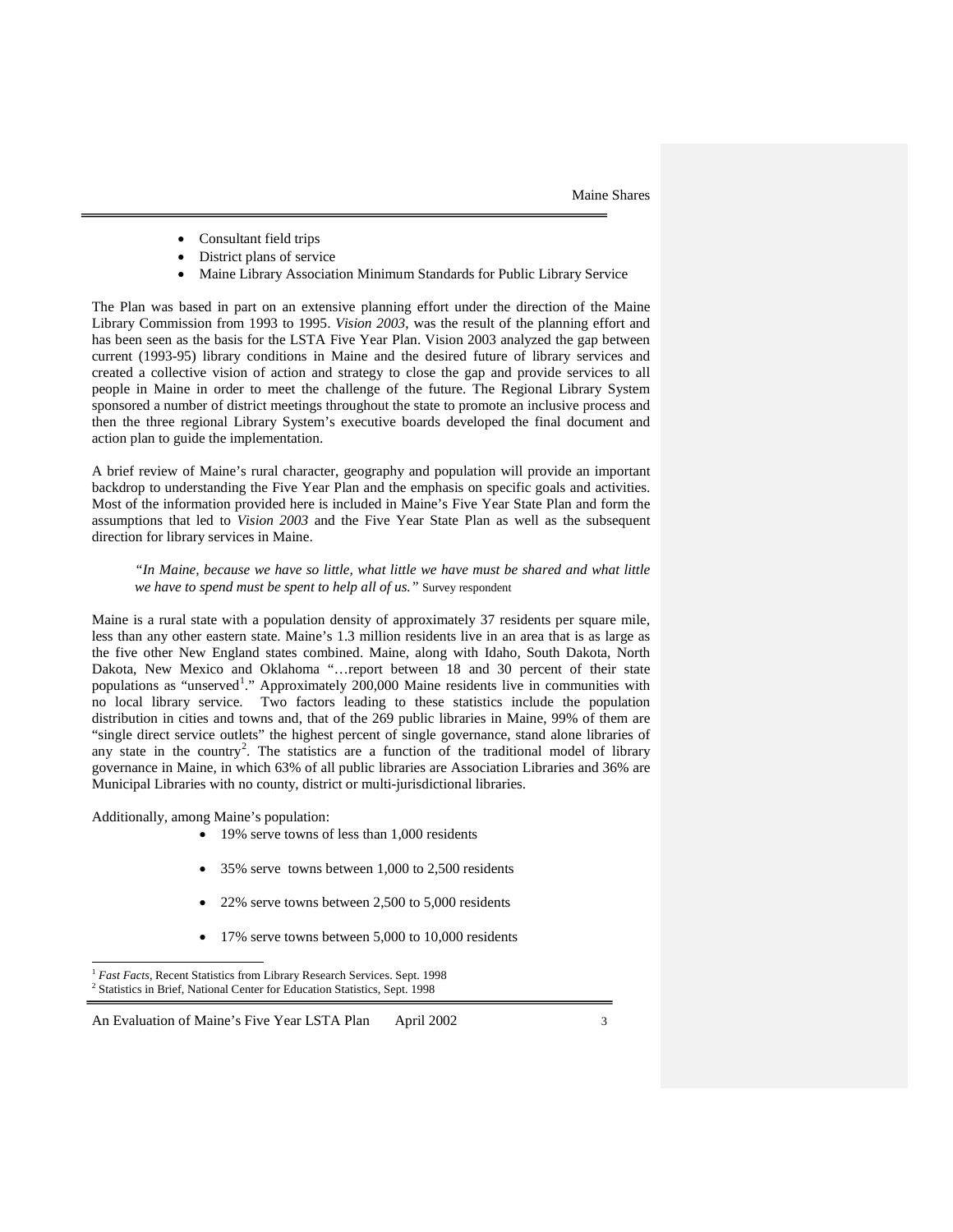• Only 7% serve towns with over 10,000 residents

Considering this distribution of the population into small communities and the tradition of local governance of libraries, the number of unserved and underserved residents is significant. Many of the 269 public libraries in these small communities, relying strictly on local funds, face great difficulty in providing adequate library services to their community in relation to the expectations of their residents. Many of these libraries operate with limited hours, staff and in some cases with interrupted telephone and electric services.

The paradox of expectations and needs with the availability of infrastructure, funding and basic services is evident. As two librarians from small rural libraries reported in their comments on the evaluation survey they provided:

*"Most adults and children in our community are no longer interested in using print reference material. They all want to use electronic reference material."*

*"I look forward to having our collection in the Holdings Database so our patrons and others can access them online, however…electricity here is still so erratic that digital clocks have to be reset daily, sometimes more."*

The stated primary goal, then, that **Regardless of location or residency, Maine people will have full access to the Maine State Library information system** explains the focus on resource sharing, electronic linkages and in reaching unserved and underserved rural communities with library and information services.

Maine's Five Year Plan and Vision 2003 emphasize that "Through the community of libraries, all people will have convenient and timely access to information for education, work and recreation."

The main priorities are stated as:

- Create a community of strong libraries working together to achieve Vision 2003.
- Assess needs and expectations of the people of Maine and prepare libraries to respond to them.
- Strengthen the Maine State Library and its role in developing and improving library services in the state.
- Involve the people of Maine in promoting Vision 2003 and educate funding authorities regarding the services and needs of libraries.
- Define the basic level of services that should be free to all people of Maine.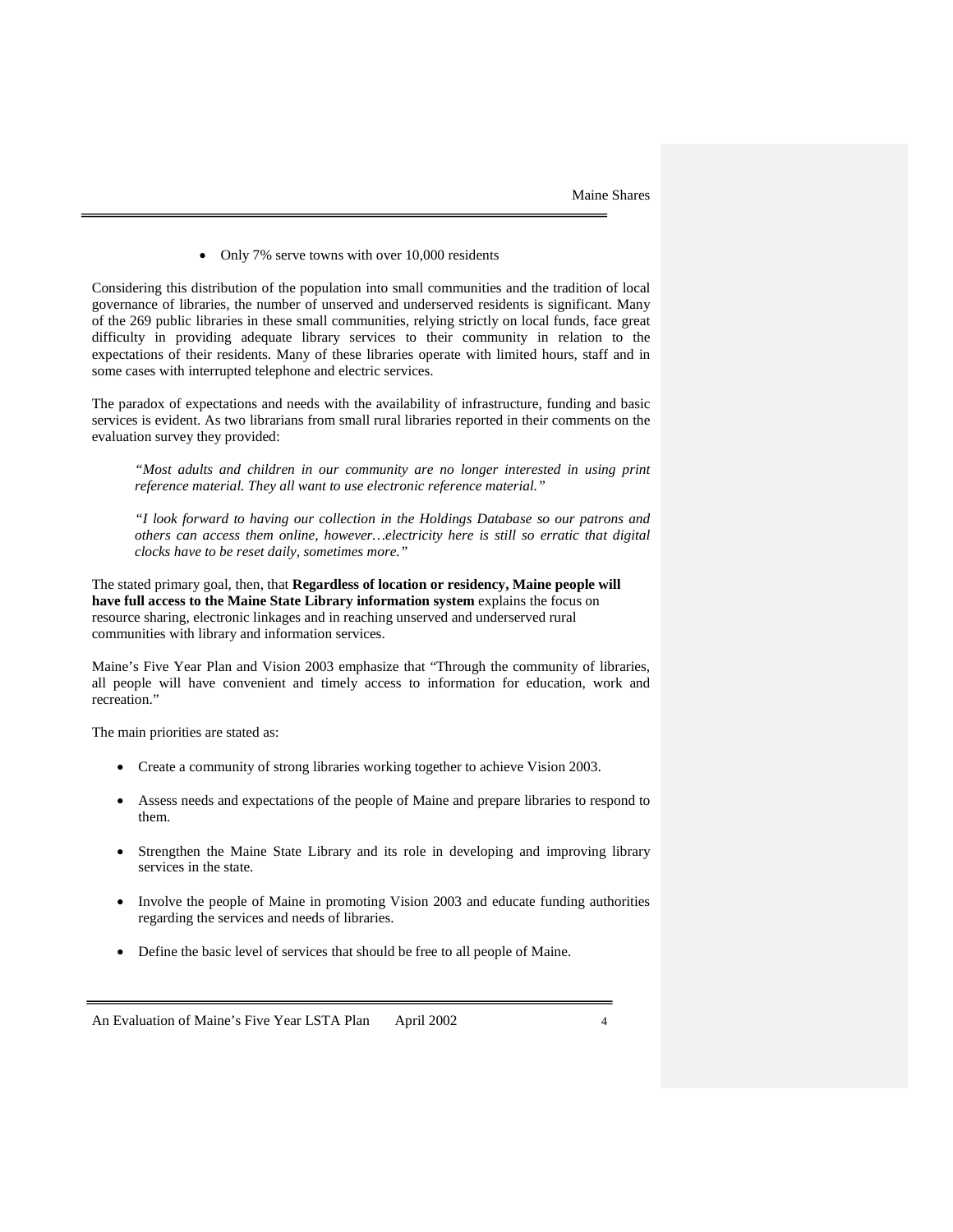- Promote and publicize the library's role in assuring equitable access to information technology, and promote the library as a focal point for traditional library services.
- Provide in-service training in new and emerging technology.
- Support literacy projects for all ages.

The critical goals resulting from the planning process and guiding the five year plan are:

#### **Goal #1: Targeting library and information services to persons residing in unserved or underserved rural communities.**

"Currently, the quality and range of services offered by individual, academic, public, institutional and school libraries in Maine vary from excellent to inadequate. Serious inequities also exist between the rural and urban sections of the state. With the dramatic growth in the number and variety of electronic information sources, the gap between the haves and the have nots threatens to expand." (Vision 2003)

The activities to reach this goal include:

- The Maine State Library will provide Books by Mail to an additional 3,000 residents in communities that have no local libraries or libraries that are open 14 or fewer hours per week.
- The Maine Regional Library System will enable all residents direct free access to major library resources
- The Maine State Library will continue to provide interlibrary sharing of resources and maintain a high level of use.
- State aid will be provided for public libraries that are unable to offer adequate services.
- Regional resources will be strengthened to improve area collections by 15,000 items per year.
- The Maine Regional Library System will help all types of libraries improve services for local users, through consultation and advisory services.
- Video packets will be provided for local public libraries.
- Catalog cards will be provided for over 175 local public libraries.
- A union list of serials will be maintained.

## **Results:**

The Maine Regional Library System has successfully penetrated the 16 counties throughout the state to provide improved collections, interlibrary loan, professional consulting and advisory services, and improved access to library services and information resources for all resident of Maine. Providing library services to the estimated 20% to 30% of underserved and unserved residents is the focus of these activities. The Maine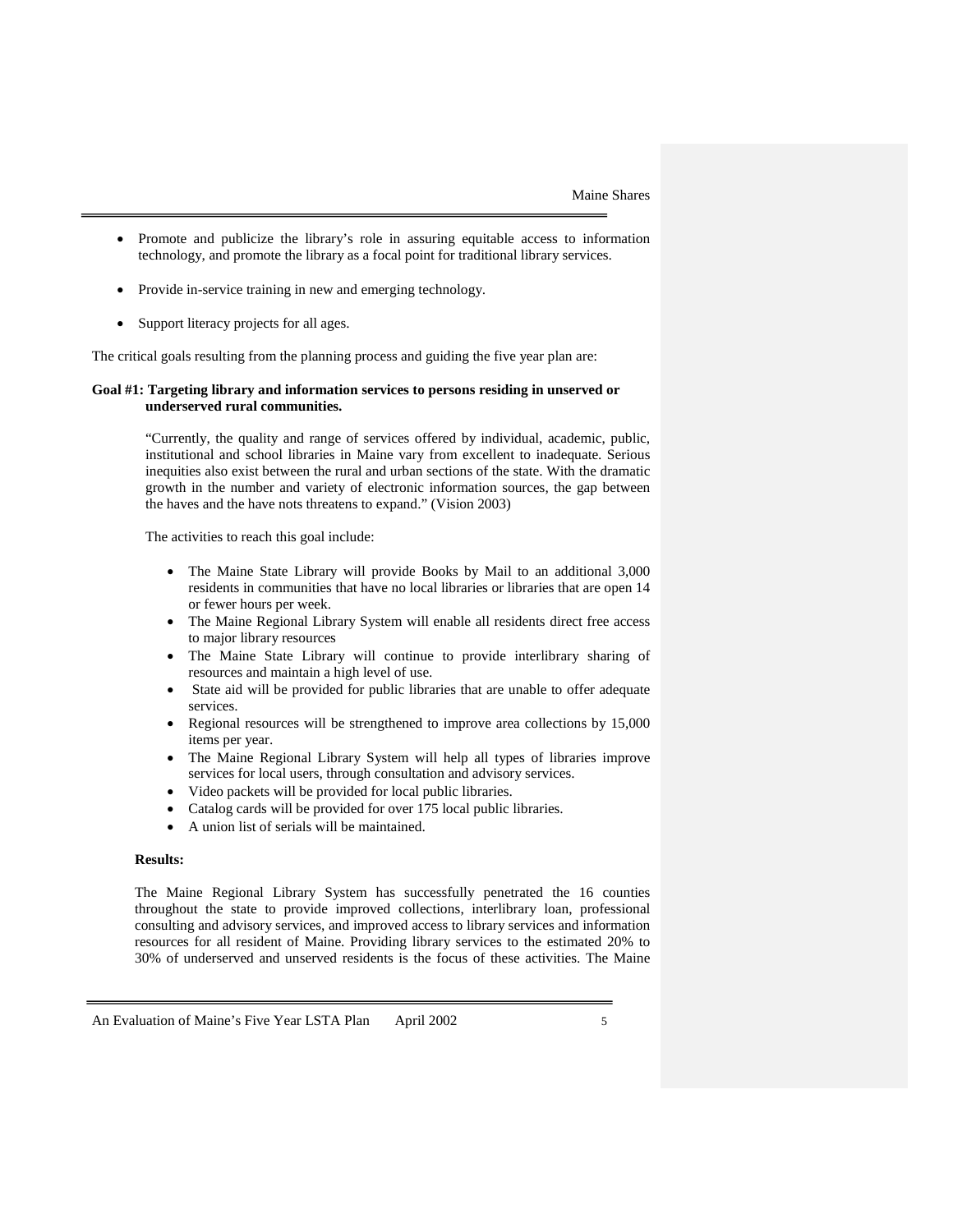State Library and the three regional library systems continue to provide improved and equitable library access and services to fulfill their mission.

Many of the evaluation survey respondents and participants in the evaluation focus groups report double digit increases in the number of interlibrary loans and increased reliance on advisory services and collections through their Regional Library System District. The Regional Library System includes the Northern Maine Library District located at the Bangor Public Library and providing services to seven northern counties, the Central Maine Library District located in the Maine State Library and providing services to seven central counties and the Southern Maine Library District in the Portland Public Library, which provides services to two southern counties. Each of the Districts serve one third of the population of the state.

Regional Services are operated through Library Development Services at the Maine State Library which receives the majority of LSTA funds in Maine. Twelve staff positions in Library Development Services are supported to provide staffing and consultants to Special Services and the District Libraries for public library assistance.

The three districts provide the following organizations and services:

- **Area Reference and Resource Centers (ARRC).** The ARRCs provide backup reference services for libraries, interlibrary loan assistance, and expanded collections to circulate through the district libraries.
- **District consultants**. The district consultant serves a generalist function in advising local libraries on a number of service and collections related issues, including long range planning, collection development, library management, building construction and public relations. Training and continuing education remain a very important part of the district consultant's responsibilities.
- **District councils**. Representatives from each member library or school meet to organize assistance to libraries for public relations, special events and to create purchasing cooperatives.

The ARRCs and the District Libraries receive high marks from participating libraries in their overall satisfaction to the services they receive. In an April 2001 survey conducted by Library Development, 86% of all libraries rated their satisfaction with ARCC services as "very satisfied" or "somewhat satisfied." Ninety six (96%) percent gave an overall "very satisfied" or somewhat satisfied" rating to their district Library services. As one librarian responded in the LSTA evaluation survey,

*"Our library has benefited extensively from expert assistance provided by district consultants and MSL staff in the areas of e-rate, technology training, continuing education, planning and meeting changing library needs. Without this assistance we*  would not have been able to deal with the many challenges we face, especially without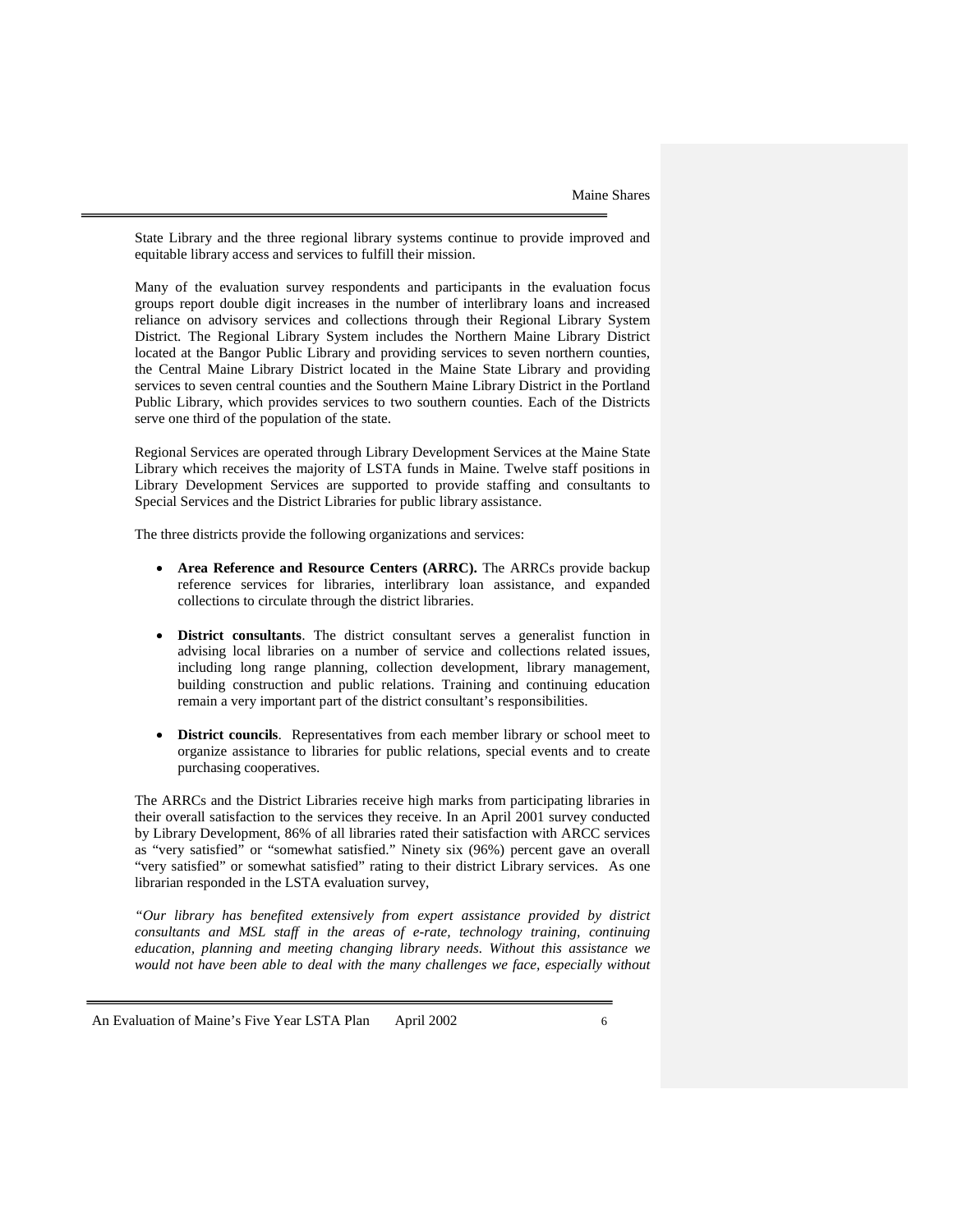*the vast resources which we access daily through an efficient and prompt ILL system."*  Survey respondent

and

*"The district consultants help to connect our libraries. Any support given to them comes to us locally. Their meetings, workshops and assistance have been outstanding."* Survey respondent

#### **Goal #2: Targeting library and information services to people having difficulty using a library.**

Every Maine resident should have equal access to library collections and information services. (Vision 2003)

- The Talking Book program will be expanded by 15% each year.
- Large Print items will be provided in all 16 counties, with 125 public libraries providing them at the local level.
- Circulate at least 60,000 large print items each year.

## **Result**s**:**

*"I don't know how I survived before I found out about the Talking Books program."* Focus group participant

In the FY year ending in June 2001, slightly more than 3000 registered Talking Book users had been served in Maine. During that year the program experienced a net loss of almost 200 users; 627 new users registered and 830 registrations lapsed or closed. Based on national estimates that 1.5% of the national population is eligible for Talking Books service, it follows that 19,500 Maine residents would qualify also. Currently, 15% of potential users in Maine are being served. Though the Talking Books program is operated with a credo of providing the best personal service to users, it will need to focus more on outreach and local partnerships to uncover the rest of the potential population that is not receiving the same benefits that current users are.

Large Print circulation at the end of FY 2000//2001 in June 2001 recorded 41,762 items circulated. Of this number, 15,566 items were circulated directly to individual users and 26,196 items circulated to users through 135 participating public libraries. Additional access for large print users has been achieved with the addition of 10 more participating libraries than was projected. The increased access has resulted in new users and increased turnover of materials in the collection, though not yet reaching the level of 60,000 items that was projected.

See more information in the next section, "In Depth Evaluation."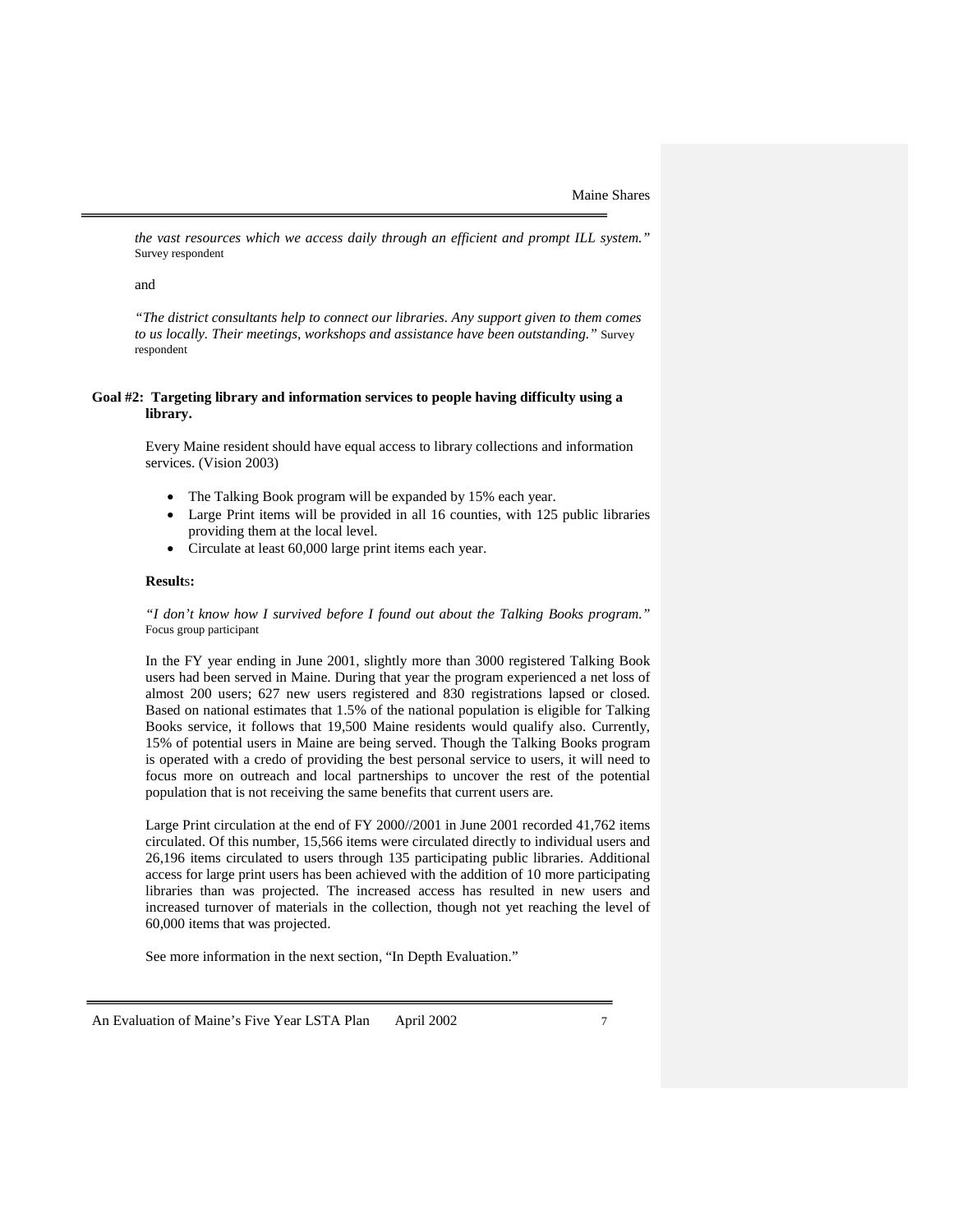**Goal #3: Assisting libraries in accessing information through electronic networks and assisting and encouraging libraries to access information through effective use of technology.**

Addressing the LSTA goal of encouraging libraries in different areas, and encouraging different types of libraries to establish consortia and share resources.

• All eligible libraries will be connected and effectively using the network.

### **Results:**

There are over 800 libraries of various types in Maine. That all eligible libraries will be connected and effectively using the InfoNet represents an ambitious goal for the Maine State Library and for InfoNet. The ability to provide multiple entry points for libraries will allow a gradual development of statewide resource sharing and electronic linkages of libraries throughout the state. The future of resource sharing and electronic linkages is inevitable in Maine, as the infrastructure and the support and willingness of state and local library funders continue to grow.

The demand by residents from all areas of the state is evident as many of the barriers have been removed during the recent Five Year Plan as the following comments state:

*"There is a flexibility to involvement with InfoNet, allowing all libraries in the state to participate – there are multiple entry points for libraries into the state wide database – the growth ahead for the next few years is large."*

MSL staff comment

*"The most impact has come from being part of MINERVA since May 2000. Being part of a state wide database has significantly increased resources sharing access points for library users to information because the database is web based. Our library's ILL activity has increased 33% since last year "*

Survey respondent

*"Improved ILL and tech support for MINERVA are the most obvious benefits. Now we rarely have a patron leave without the book or information they requested, or the request to get it elsewhere. Patron satisfaction is wonderful publicity for libraries. Our e-rate consultant is very valuable – she gives me peace of mind. We have also benefited from staff training. We have heard expert speakers and trainers at very little cost to our library."*

Survey respondent

See more information in the next section, "In Depth Evaluation."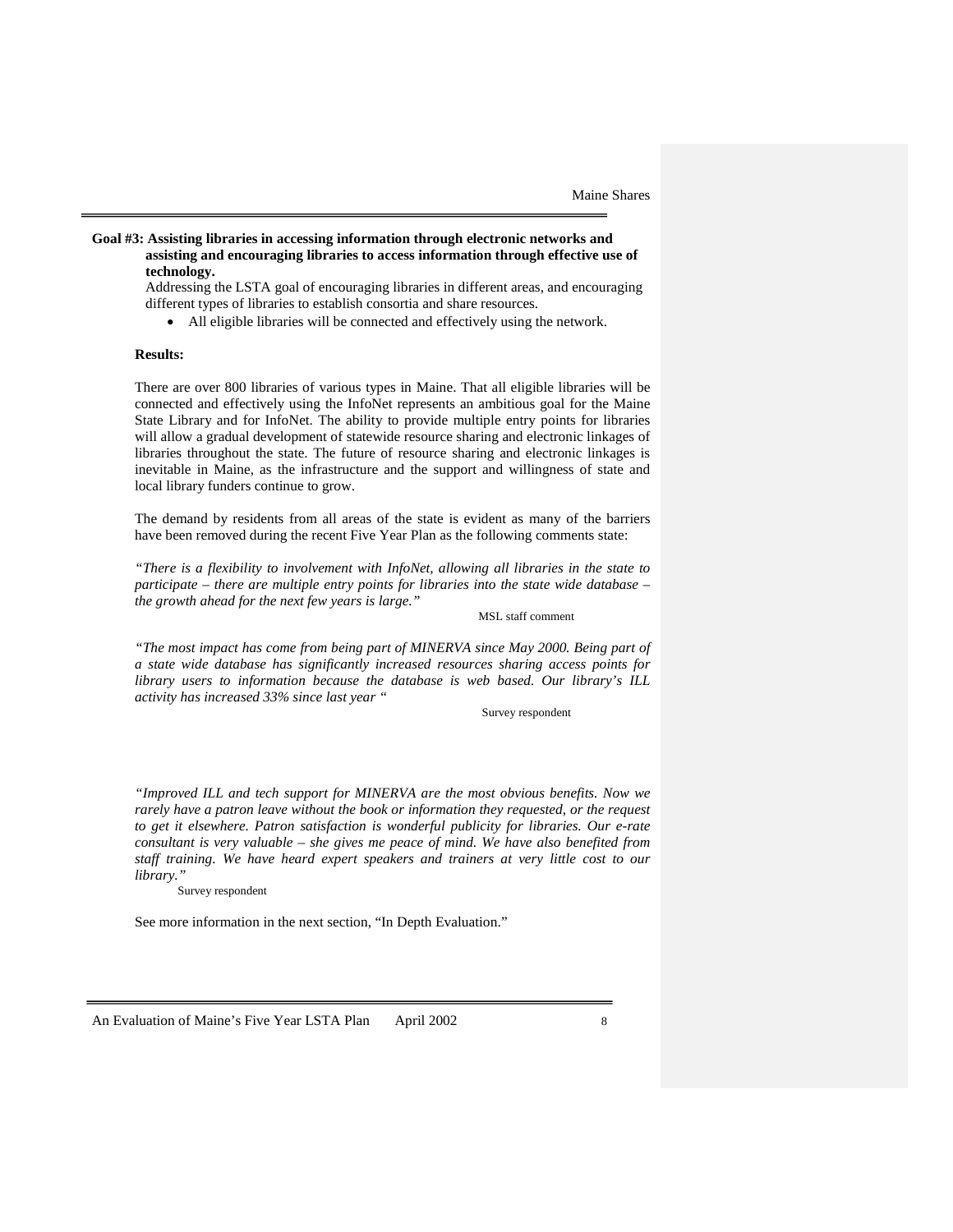# <span id="page-10-0"></span>**In Depth Evaluation**

Maine's evaluation of the Five Year Plan includes an in depth focus of the following two elements:

- Targeting library and information services to persons having difficulty using a library, and to underserved urban and rural communities. The projects involved are **Talking Books, Large Print Books** and the **Books by Mail program.**
- Assisting libraries in accessing information through electronic networks. Projects involved include the **Maine School and Library Network** and **Maine InfoNet Project.** A review of the Maine InfoNet Project is included in this report.

Selections of anecdotal evidence of the impact of the Talking Books program, Books by Mail and Large Print Books have been collected from a number of sources, including:

- Letters to the staff of Special Services at the Maine State Library
- Letters and conversations with the consultants involved in the evaluation process
- Information provided to the consultant from the staff of Special Services at the Maine State Library
- Comments and anecdotes provided by participants in a focus group involving users of Special Services and their family members

Anecdotal information appears in quotes and is used throughout this report as a backdrop to other information that is presented about these programs. The impact that the programs have on the lives of the users was discussed with them. The Talking Book, Large Print and Books by Mail focus group discussions included many blind and visually impaired participants. Also included were family members of children with multiple disabilities who use one or both of these programs. Present also were family members of homebound users, who discussed their mother or father's use of these services.

For many of the participants, Talking Books, Large Print Books, and Books by Mail are a bright, and sometimes the brightest light in an otherwise dark day, week or month. The passion and emotion with which they discussed the joy of receiving a new package of books or tapes through the mail was at times almost overwhelming. For many, receiving the mailed package is the reason they get up in the morning. No quote or anecdote in this report can adequately describe the relationship that the participants have with the program and with the staff that serves them in the programs. It would be hard to find an example of a more synergistic connection between user/resident/patron and a library and library staff. The following comment comes close to explaining the relationship:

*"My father became totally blind the day after his 81st birthday, March of 2001. For a strong and independent man (and for us) it was devastating. We tried getting "blind" help from many agencies and the only one that responded quickly was Talking Books. My father's black world was brightened by the talking book tapes – he loves history and*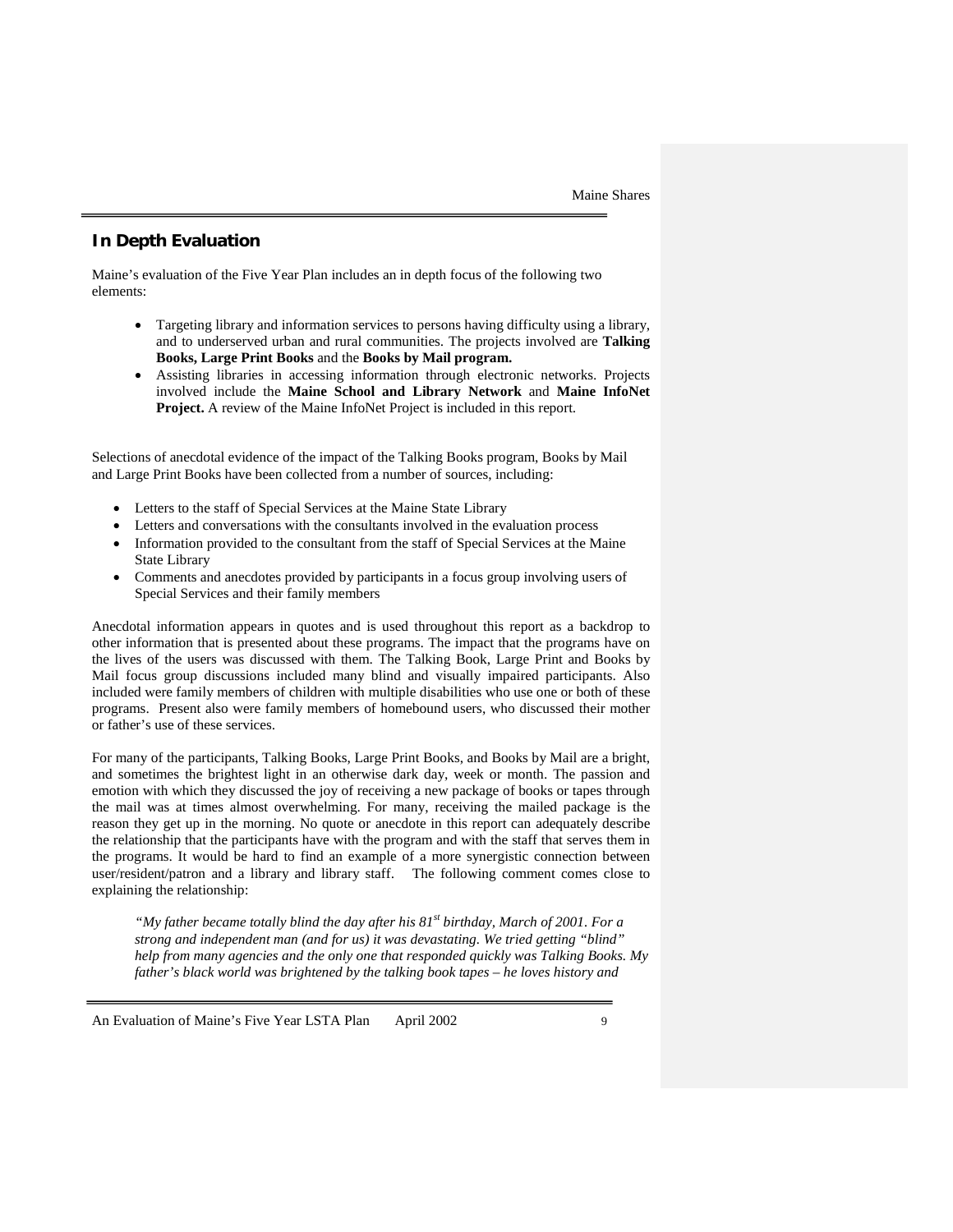*news. And his blindness and confusion left him with the tapes in the afternoon as the one enjoyment he could look forward to. The free mailing back and forth is great also."* Letter from Talking Book user family

However, awareness of the Maine State Library Special Services seems to be low, not only in the public's perception, but among librarians and library staff as well. Forty Percent (40%) of the respondents to the evaluation survey rated Talking Books, Large Print and Books by Mail, as a moderate to low value to their community. They apparently are not aware of the hidden unserved residents in their area who might benefit from these services. Sixty percent (60%) of the respondents, included comments to the question "How has your community benefited from LSTA supported projects?" that mention the increase in use of Large Print Books and the benefits to their communities.

Special Services needs to find a home on the Maine State Library website. Links can be created directing potential family and users of the three programs to an interactive site that describes each of the services and encourages potential users to pre-register online. Special Services also do not appear on any of the Regional Library websites and there is no visible search feature on them or the State Library site to find out information about the programs. The lack of online promotional and public relations information about Talking Books, Books by Mail and Large Print materials are barriers to use and growth.

The following table describes Special Services statistics for 1998 through 2001 and indicates the challenges and opportunities for Special Services.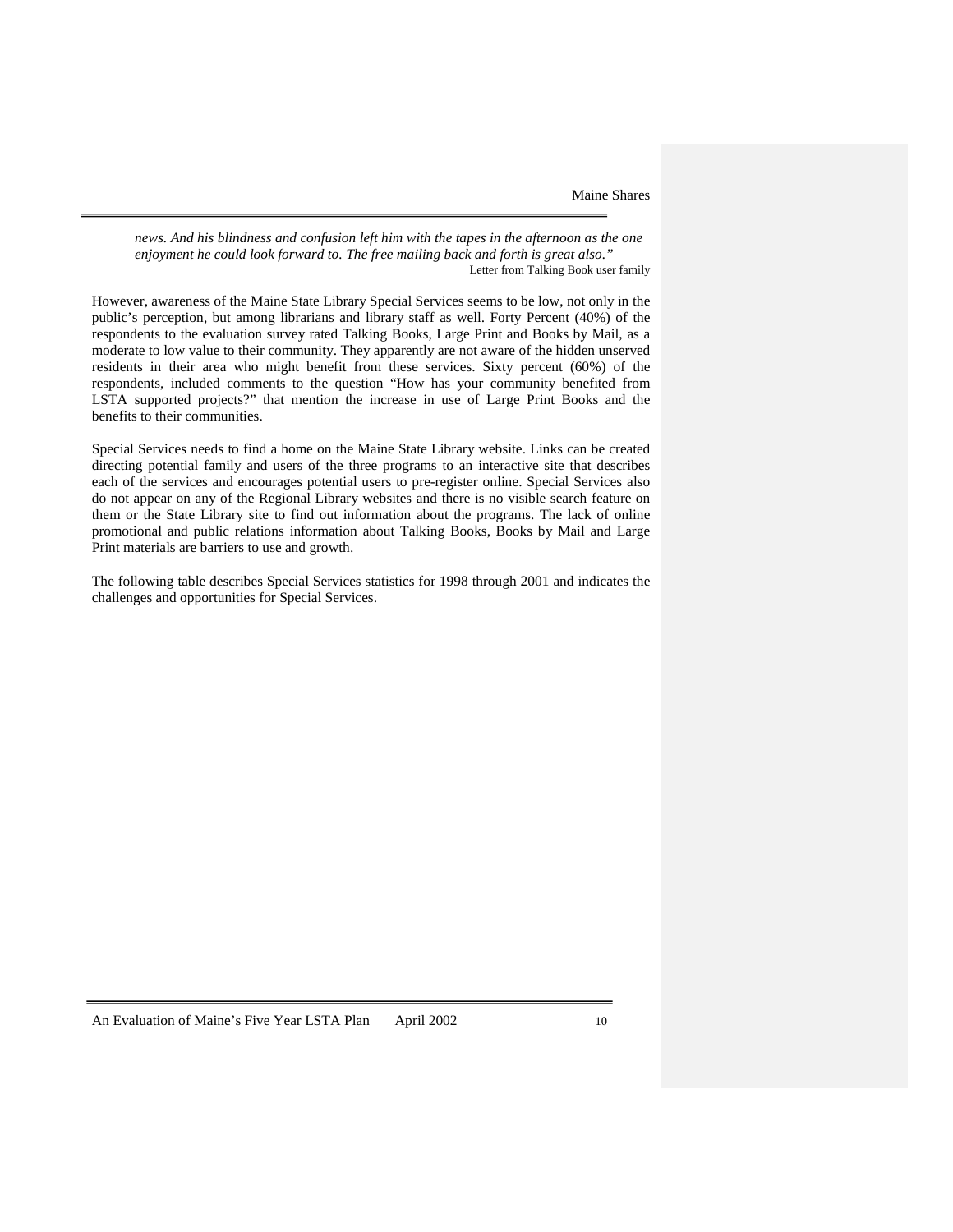| Special Services Statistics 1998-2001 <sup>3</sup><br>FY July 1 to June 30 |              |                   |                   |                   |  |  |
|----------------------------------------------------------------------------|--------------|-------------------|-------------------|-------------------|--|--|
|                                                                            |              | 1998 - 1999       | 1999 - 2000       | $2000 - 2001$     |  |  |
| <b>Talking Books</b>                                                       | Registration | 3.349             | 3,469             | 3,080             |  |  |
|                                                                            | Collection   | 60,488            | 58,215            | 59,899            |  |  |
|                                                                            | Circulation  | 118,543           | 126,946           | 118,801           |  |  |
|                                                                            |              |                   |                   |                   |  |  |
| Large Print                                                                | Registration | 523               | 536               | 543               |  |  |
|                                                                            |              | (389 individuals) | (401 individuals) | (408 individuals) |  |  |
|                                                                            |              | (133 libraries)   | (134 libraries)   | (135 libraries)   |  |  |
|                                                                            | Collection   | 20,233            | 20,398            | 21,508            |  |  |
|                                                                            | Circulation  | 45,498            | 44,607            | 41,762            |  |  |
|                                                                            |              |                   |                   |                   |  |  |
| Books by Mail                                                              | Registration | 6,377             | 6,666             | 6,895             |  |  |
|                                                                            | Collection   | 45,640            | 45,636            | 48,338            |  |  |
|                                                                            | Circulation  | 12,949            | 10,400            | 12,387            |  |  |

## **Talking Books**

After applicants are approved for eligibility, they are given a survey to determine their tastes and preferences for materials. The staff of Talking Books is highly customer oriented and takes pride in the personal attention they pay to users. The attention and care is evident in the comments of the users during the evaluation focus group. The customer service floor of Talking Books, located in the first floor of the Maine State Library, focuses on customer service and satisfaction. The staff regularly receives calls from doctors, nurses, ophthalmologists and home health care workers asking them about the service and information needed to register a user. They also routinely call users who do not call often to gauge their satisfaction with the titles they are receiving. The staff also feels that the time is right for a web based ordering system for users who depend on their computers. There are another 100 libraries throughout the state that serve as Talking Book Service Centers. These centers have spare machines to loan if a users' machine is broken as well as a limited number of titles.

As noted earlier, Talking Books is a wonderful program that is highly valued by its users and their families. It is also facing a challenge of reaching additional potential users throughout the state. Senior and retiree populations tend to increase greater in rural areas than others. There is still a large segment of potential users who are not aware of the program. In the fall of 2003, Special Services will be using a prerecorded PSA made available from the NLS. Often, Talking Books is the only source of information for residents in search of assistance, as a resident reported recently:

<span id="page-12-0"></span>3 Based on Fiscal Year – June 1 to July 30.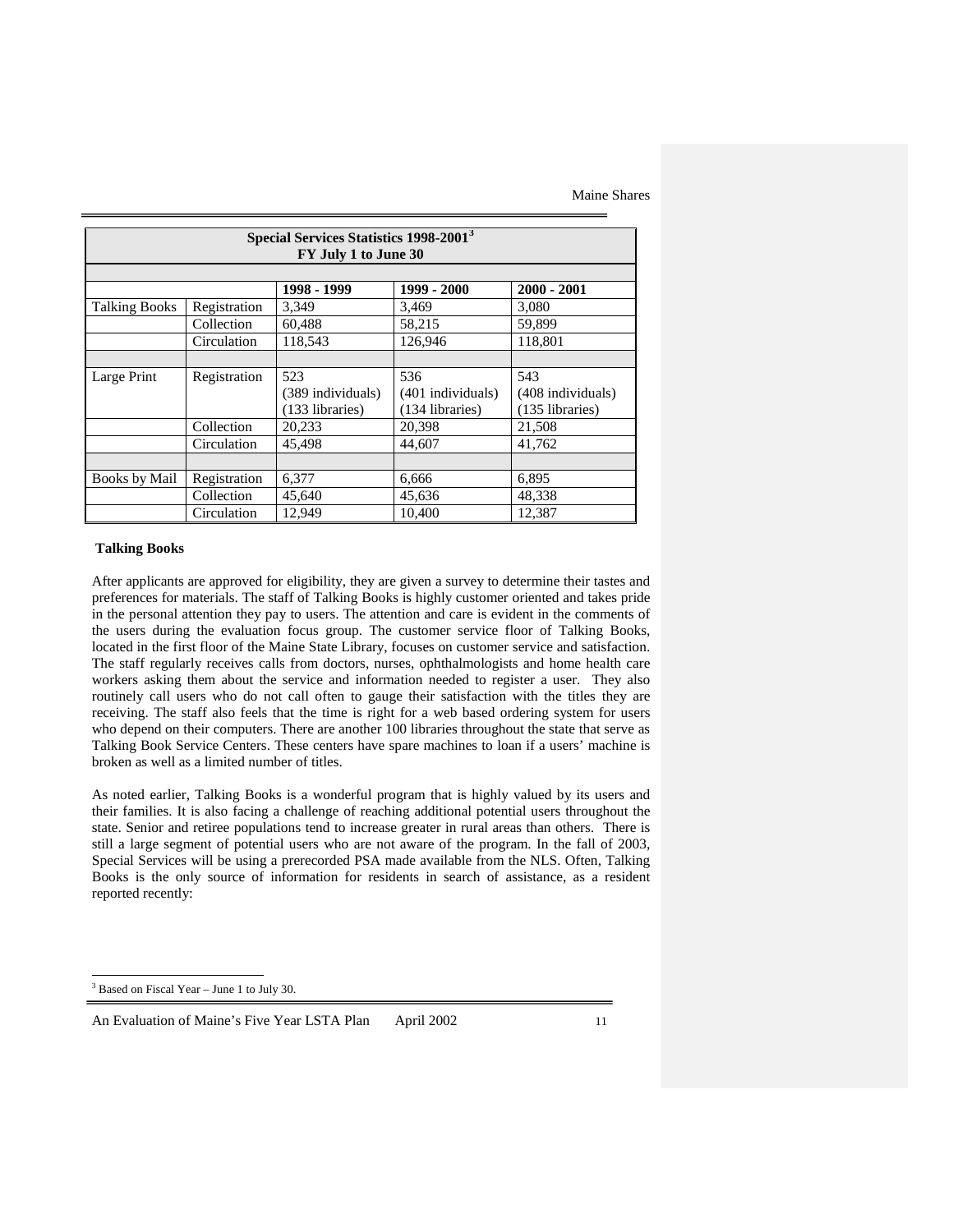*"My husband was an avid reader before going blind one day in March, 2001. I heard about the Talking Book program. The response was immediate. For a couple of weeks it was ALL the help we could find."*

Letter from Talking Book user family

Talking Books issues a magazine called Talking Book Topics every other month. It is available in print or cassette and provides information about new titles and information about service. A Talking Book newsletter is also published by the staff on an irregular basis and is used to inform users about changes in service and information about related community and state organizations.

Many users and participants in the focus groups and survey provided information about the effectiveness of the Talking Book program. Among the comments and information are these letters from residents:

*"Right now in an effort to understand what's going on in the world, I'm reading the Moslem Holy book, the Koran. Before that I enjoyed Richard Holmes's wonderful two volume biography of the poet Samuel Taylor Coleridge, as well as two novels by Nobel Laureate V.S. Naipaul, "A House for Mr. Bispas" and "A Bend in the River." I have been blind for over 15 years and none of these works would be available to me without theTalking Books programs and the good people at Special Services, Maine State Library. Though I read Braille, I do so slowly and laboriously and find that full length works are beyond my reach. Thus, I rely completely on Talking Books."* Letter from Talking Book user

*"Talking books became my access to the written word, beginning in 1964, after I had completed my sophomore year of high school at Robert W. Traip Academy in Kittery, Maine. I have been legally blind since birth; however, I was educated at public schools where I was never taught Braille. As a child, I had never experienced reading for pleasure the wonderful stories written for children. I missed out on the joy and knowledge I would have derived from reading the classic works of literature which were available in print to sighted children my age.* 

*My first Talking Books were sent to me from the Perkins School for the Blind in Watertown, Mass. I became an avid reader of the classics and my interest in reading good fiction has remained to this day. For thirty five years Talking Books have given me access to every book in print I have wished to read. The courteous and dedicated service I have received from my regional libraries and now the Maine State Library has been greater than words can express."*

Letter from Talking Book user

#### **Books by Mail**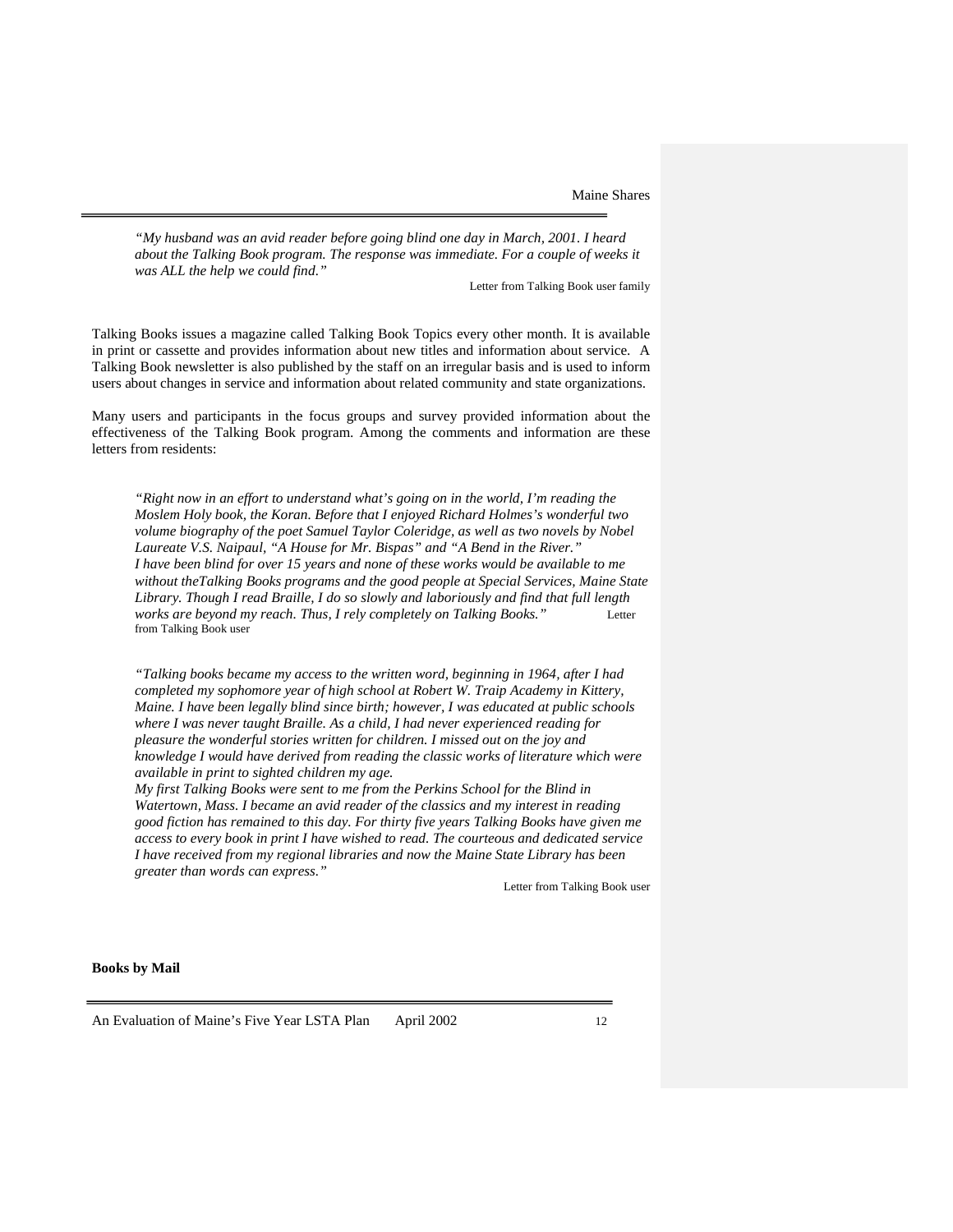*"My son has multiple handicaps – Ann picks the books for us. It is his 'thing', arriving with his name on it and he reads all that come to the house. Manually, the staff matches Talking Book tapes with Large Print books and mails them together to us so that he can use the book along with the tape or if he has difficulty with one he uses the other."*

Focus group participant

Any resident who lives in a town without a library or which is open less than 14 hours a week can participate in this program. Currently, residents can register for the service by writing to the staff or calling a toll free number. Online registration is not available. The service is particularly popular with seniors; parents who home school their children and residents in rural areas without adequate local library services.

Books by Mail currently services a registered user base of approximately 7000 residents; 4000 adults and 3000 children. In the fiscal year 2000-2001 approximately 12,500 books were circulated, or 1.78 books per registered user. The collection contains 13,500 titles and 50,000 total copies available for distribution. Patrons are served in all 16 counties in the state with heavier usage recorded in Kennebec and Penobscot County and the lightest usage in Cumberland, Piscataquis and Sagadahoc Counties.

The potential user base of Books by Mail is still considered to be a population of 200,000 residents. There remains a large potential for growth in the program. As a respondent to the evaluation survey commented, *"We place a special emphasis on children's services. Children rely on parents and caregivers to provide transportation so we have to find ways to get the resources to children when they can't get to us or to a larger library out of town."*

Additional comments from Books by Mail users and respondents to the survey include:

*"I started participating in the Books-by-Mail program as a young teenager. I came from a town of about 700 people, and they could not afford to have a very big library. I believe Books by Mail enriched my learning far beyond the 82 school days. For some people, world travel is a way to explore, and for others, such as me, a simple book can bring fantasies and dreams to my fingertips, and almost make them seem a reality. Now as I have entered the work force, I still enjoy receiving these books. It provides me with a night of relaxation after a stressful workload. "* Letter from Books by Mail user

Also,

*"Just to let you know, my wife and I (ages 80+83) very much appreciate and enjoy the Books by Mail program. At our ages, we drive very little and will not be able to make the 50 miles roundtrip to the state library. Books by Mail is a gods send."* Letter from Books by Mail user

A number of improvements to the Books by Mail program have been suggested by survey and focus group participants. These include suggestions to expand the promotion and publicity of the Books by Mail program. Participants said they are surprised to find out how many people they speak to are not aware of the program. Suggestions to increase awareness and use include: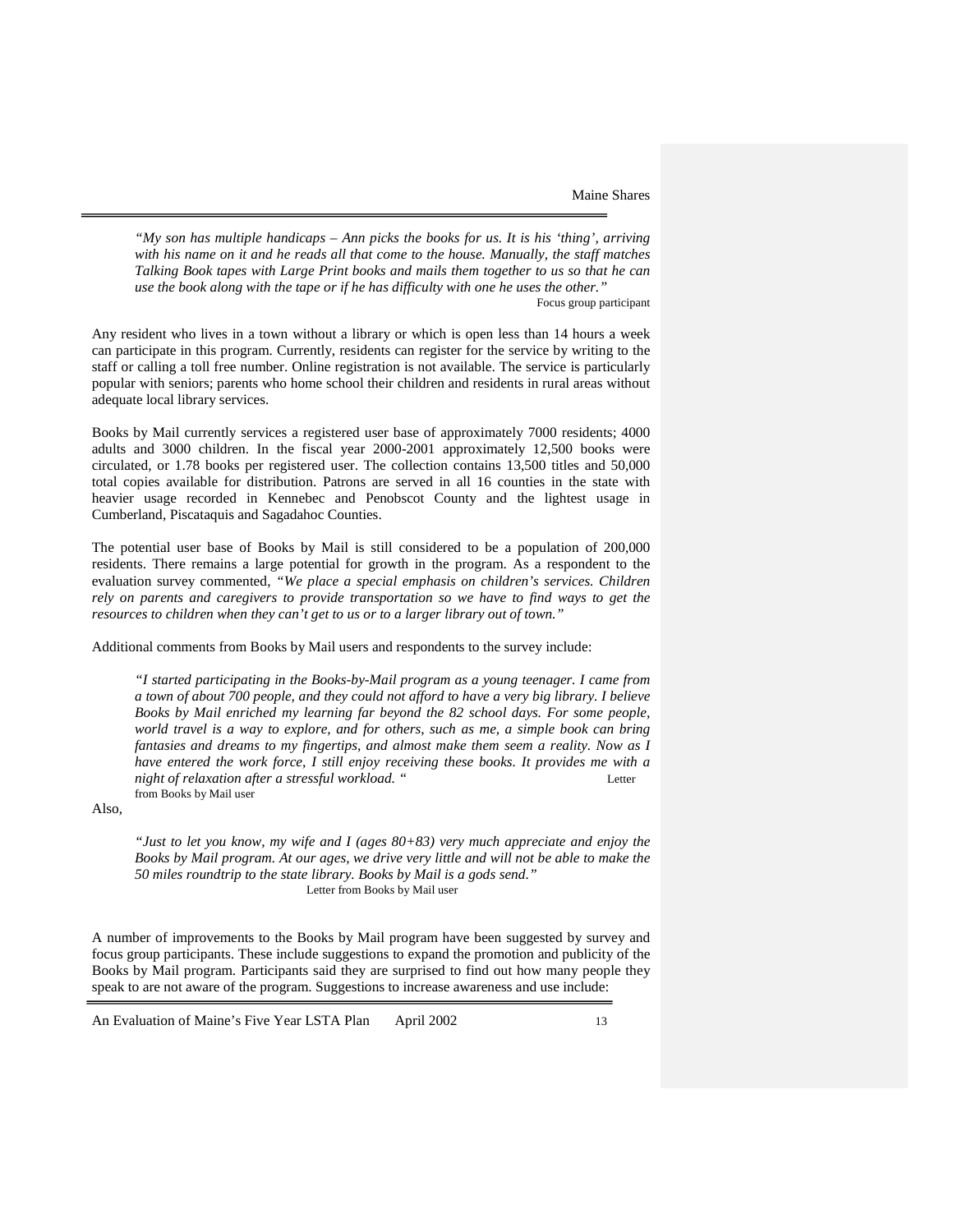- Books by Mail awareness information in every school system
- Use HealthReach, which makes home visits, to inform people
- Promote at the state wide home schooling conference and other home schooling meetings
- Notices sent to every town council and town office about the free service
- Target state officials and others to promote the service by including a comment in their speeches and presentations

Other comments about improvements include:

- The catalog and books should be available through the State Library Website
- Include more than a brief description about each book in the catalog
- Continue to create subcategories in the catalog, especially in biographies ands autobiographies

### **In a letter to the Special Services staff about Books by Mail Summer Reading Program:**

*"Whitney learned to read this summer!! Hurrah. She loved to read Piggle as well as the rest of the Bonsall's books. Now she reads! Thanks a lot, you helped."*

## **Large Print Books**

*"The Large Print Book Service of the Maine State Library is quite literally a lifesaving service for my 94 year old mother-in-law, Hazel B. Haze, who reads about a book a day. This is perhaps the most meaningful activity for her when she is alone, which is much of the day. She is noticeably anxious when there is not a good supply of books for her to devour."* Letter from resident

Additional libraries continue to become participants in offering Large Print collections to their residents. The demand for large print materials increase as populations age and residents try to stay informed and entertained as they cope with sight impairments. Comments from survey respondents and focus group participants reveal a very active and growing user base for large print materials. Circulation has increased, as mentioned and the collection continues to grow to meet the needs of users.

Barriers to increased service include limited shelf space in many libraries, the capacity of Books by Mail services, and the limited but growing awareness about the Large Print collections and materials that are available.

Information about the effectiveness of the Large Print service includes the following comments:

"*We make extensive use of the Large Print Collection (90 books per month) as well as InfoNet and statewide ILL. We continue to refer patrons to Talking Books Service at the state library as well as assist them in filling out applications and use of machines. Our library cannot possibly afford to buy this many titles or in all formats. We do not have a*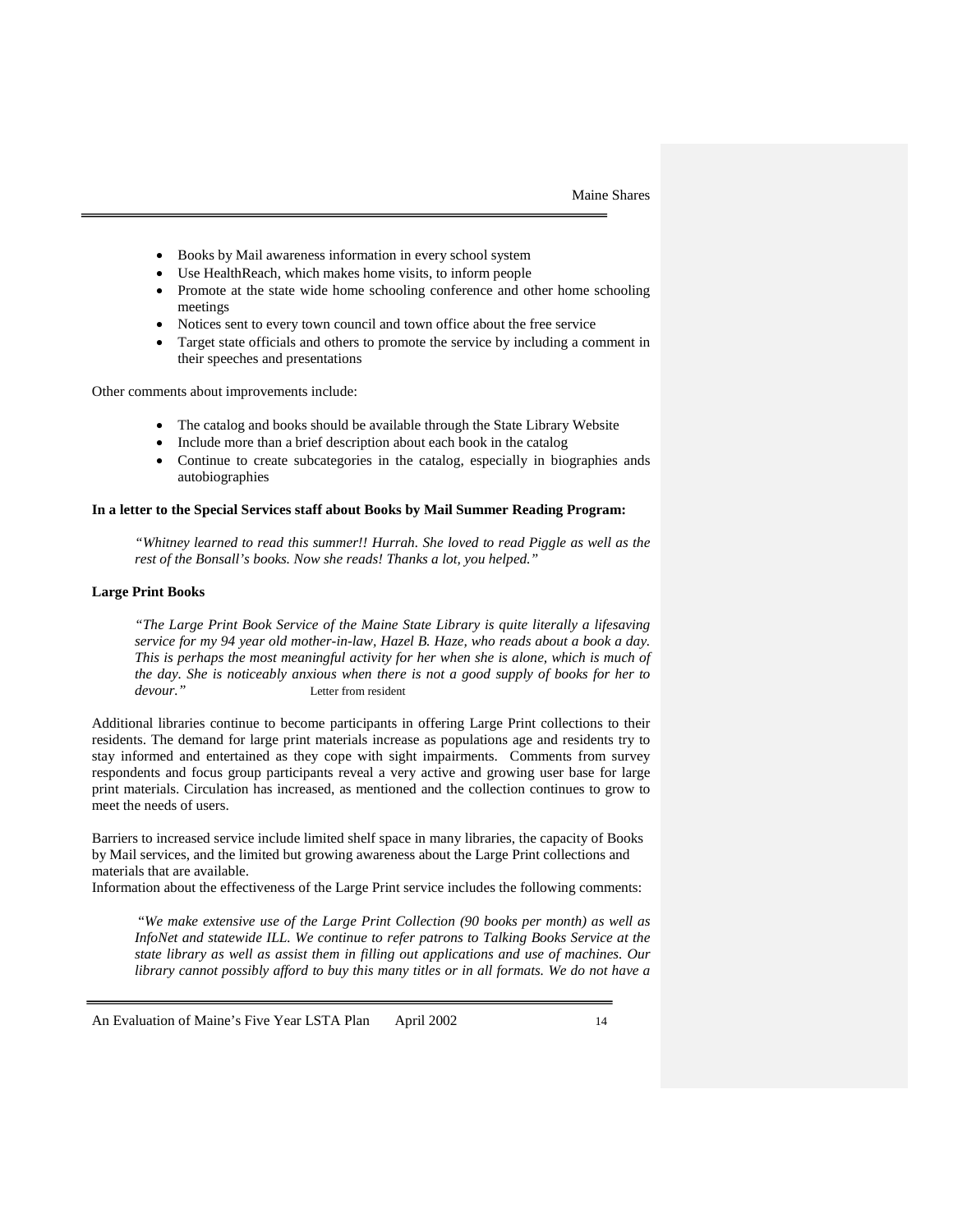large print collection or an audio book collection but the local demand far exceeds our *limited resources.*" Survey respondent

*"Large Print books help meet the needs of our patrons as our collection is small."* Survey respondent

*"Large Print is valuable to our community and MSL Special Services have been able to provide us with newer material s in the past five years. "*

Survey respondent

*"I am wheelchair bound and in the house 90% of the time. The one happy time I have is reading my books. I call so often that I've gotten to know the people answering my request. I read a book in a day or two. My doctors are so happy I have a passion for reading; it keeps me occupied, happy and rested. I can't go to my public library; my only outing is to the doctor. Even my mail is brought in by neighbors. I am a widow living alone, so you see how important the Large Print books are to me."* Letter from resident

*"I do not drive anymore and I am a widow. I am partially blind, diabetic and have macular degeneration so I really have a need for the large print books. I would like to recommend a three week time to read the books instead of two as it is pretty hard to get three books read in that period of time. Thank you again for the needed service. I am also hard of hearing."* Letter from resident

#### **Maine School and Library Network**

This Network is not addressed here because a comprehensive evaluation has been carried out by the Public Utilities Commission and the MSLN Advisory Board. This evaluation has been submitted to IMLS.

## **Maine InfoNet Project**

The Maine InfoNet Project was approved and primarily funded by Maine voters through a \$4.9 million state bond issue, on June 11, 1996. Maine InfoNet is an ambitious project designed to assist libraries in accessing information through electronic networks and assist and encourage libraries to access information through effective use of technology. As mentioned, Maine InfoNet uses flexible entry points for libraries in order to generate the participation by all libraries. There are three primary components of InfoNet.

## **MINERVA**

*"Minerva has exceeded my wildest expectations – I was hesitant at first – not anymore."* Focus group participant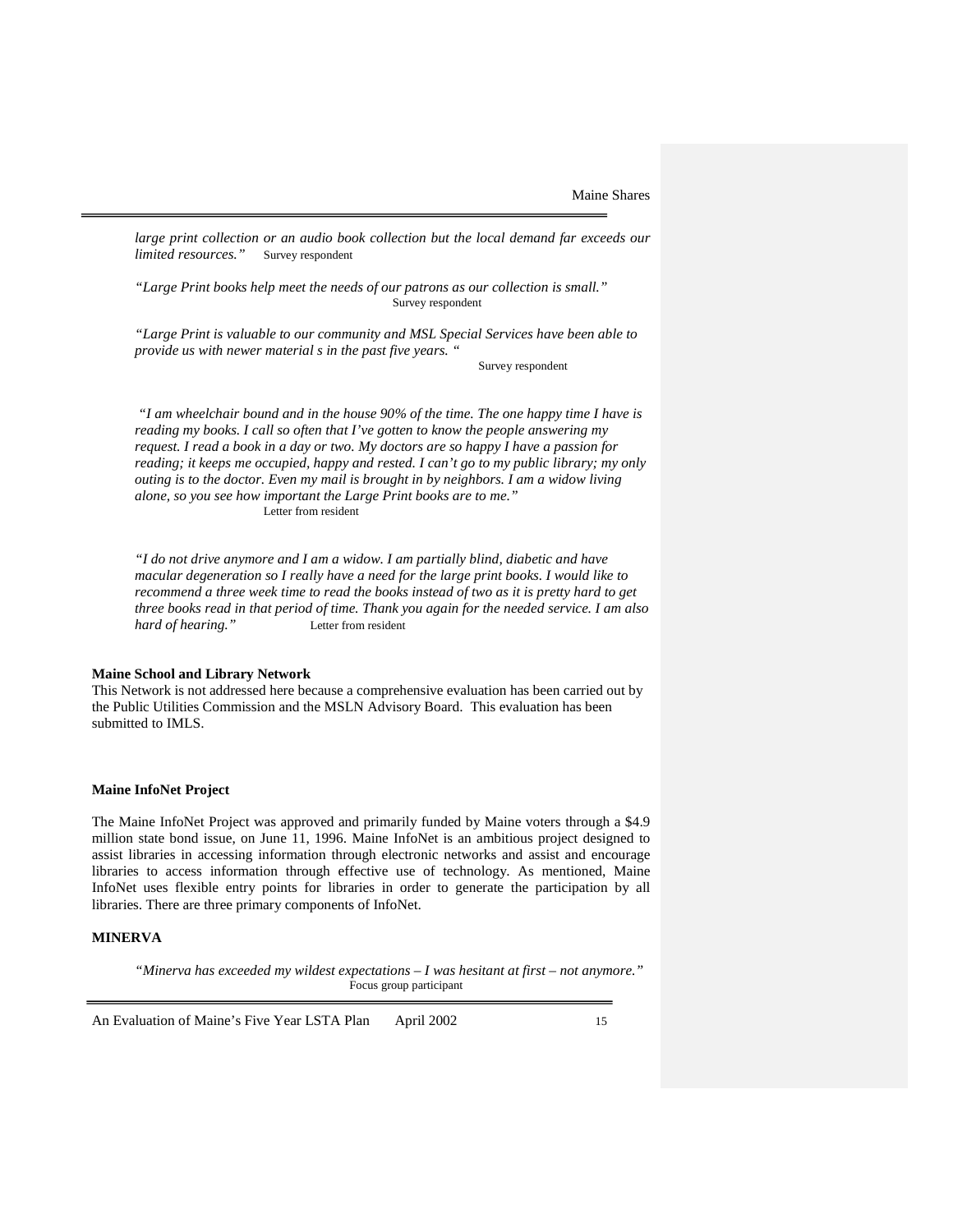Maine Info Net Electronic Resources via Automation (MINERVA) is the state-wide shared integrated library system started by the Maine InfoNet project. MINERVA offerings include automated circulation, cataloging, acquisitions and serials and public access catalog functions. MINERVA offers these capabilities at a reasonable "shared" cost to participating libraries.

School districts have the capability to belong to MINERVA as a single site, thereby reducing costs and sharing expanded collections.

Among respondents to the evaluation survey, 89% stated that the InfoNet project was of "high value" to their library and their community. One hundred percent (100%) of survey respondents also report that electronic resources have improved.

Among the improvements that respondents in the focus group and the survey requested, include:

- *"Items like jazz CDs end up in a 'clean up file'. We really need a cataloger working for MINERVA to help with the cataloging and records."*
- *"We need to work hard at adding school libraries into MINERVA."*
- *"Library Boards may be the biggest barrier to increased MINERVA participation. They*  don't really understand the costs. We need a promotional piece with 10-15 things that *current MINERVA members find to be great benefits."*
- *"I would prefer hands- on or on- site training in MINERVA rather than coming into Augusta."*

#### **The Holdings Database**

Libraries not participating in a shared, integrated or Innovative compatible system can still participate in the Statewide Union Catalog by contributing their records to the Holdings Database. The Holdings Database provides an easy entry level step for many smaller libraries not yet able to participate in MINERVA or to fully automate their systems. There is no cost to libraries to add their records to the database or to search it. The collection of the local library also becomes searchable statewide and the local library staff has access to electronic interlibrary loan requesting.

#### **Statewide Union Catalog**

The Maine InfoNet Statewide Catalog combines and links library collections. The catalog is available to all Maine libraries at no cost. Libraries which have not used Innovative software to automate their collections may still participate through their involvement with the Holdings Database. Collections include URSUS, MINERVA, and the Holdings Database, as well as collections of Bates, Bowdoin and Colby Colleges, the University of New England, Maine Maritime Academy, the Maine College of Art, and Portland Public Library. Interlibrary loan

An Evaluation of Maine's Five Year LSTA Plan April 2002 16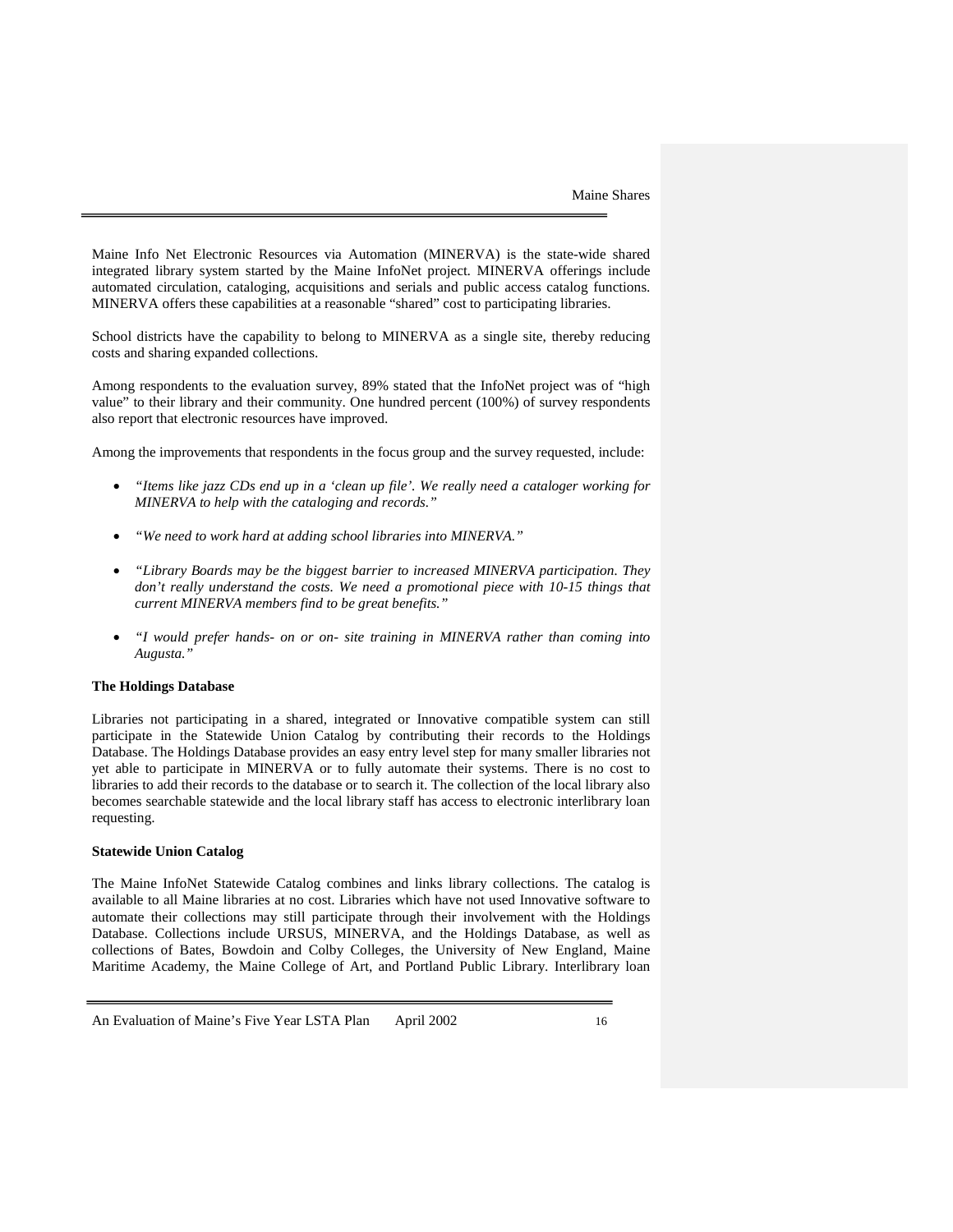lending and borrowing requests are balanced through the system to provide an equitable distribution of resources.

The following table represents the growth in the Maine InfoNet projects since their launch. The MINERVA project was begun earlier, as mentioned, since there were a number of libraries requiring immediate automation or conversion and inclusion into the project to facilitate interest by other libraries.

| <b>InfoNet Participation 1999-2002</b> |              |              |                                   |  |  |
|----------------------------------------|--------------|--------------|-----------------------------------|--|--|
|                                        | 2000         | 2001         | 2002                              |  |  |
| <b>MINERVA</b>                         | 17 committed | 34 committed | 42 committed                      |  |  |
| Libraries                              | 8 active     | 22 active    | 39 Active                         |  |  |
|                                        |              |              |                                   |  |  |
| Holdings                               | NA.          | <b>NA</b>    | 11 committed                      |  |  |
| Database                               |              |              | 8 Active                          |  |  |
| Libraries                              |              |              |                                   |  |  |
|                                        |              |              | 100 possible by 2003              |  |  |
| Statewide                              | NA           | <b>NA</b>    | 67 libraries committed            |  |  |
| Union Catalog                          |              |              | 2.8 million bibliographic records |  |  |
| Records                                |              |              | 5.5 million items*                |  |  |
|                                        |              |              |                                   |  |  |

\*Estimated universe of library items are between 10to12 million among more than 800 public, academic, school, special and institutional libraries

The information shows steady growth and acceptance of the InfoNet project, and especially of MINERVA. The Holdings Database is little more than a year old, and shows promising signs of acceptance and potential for larger participation. As MINERVA becomes more self sufficient and self perpetuating, resources will be used to accelerate the growth of the Holdings Database. As the Maine State Library leads the InfoNet efforts, it has adopted a practice of taking measured steps to ensure that current components are working well and that users are satisfied with the benefits before moving too quickly to implement other pieces.

Another significant component of the InfoNet strategy is the offering of online reference resources. The Maine State Library has made available fourteen online databases from EBSCO, including full text databases. Four additional science related databases are available through a license from the Raymond H. Fogler Library. The Maine State Library, the University of Maine Systems Libraries and the Maine Technical College System Libraries are the sponsors of the project. Maine State funding is provided for support of the databases to provide free access to all Maine schools, libraries and homes. A component of the Department of Education's Maine Learning Technology Initiative, that will provide laptops for all Maine 7 and 8 grade students over the next two years, allows for \$175,000 of Initiative funding to be spent annually on databases specifically targeted to this group of students.

Though not technically a part of the Maine InfoNet project, they have been described that way and many librarians who responded to the evaluation survey referred to them as part of InfoNet. The comments about the databases, in the surveys, were very favorable. The online reference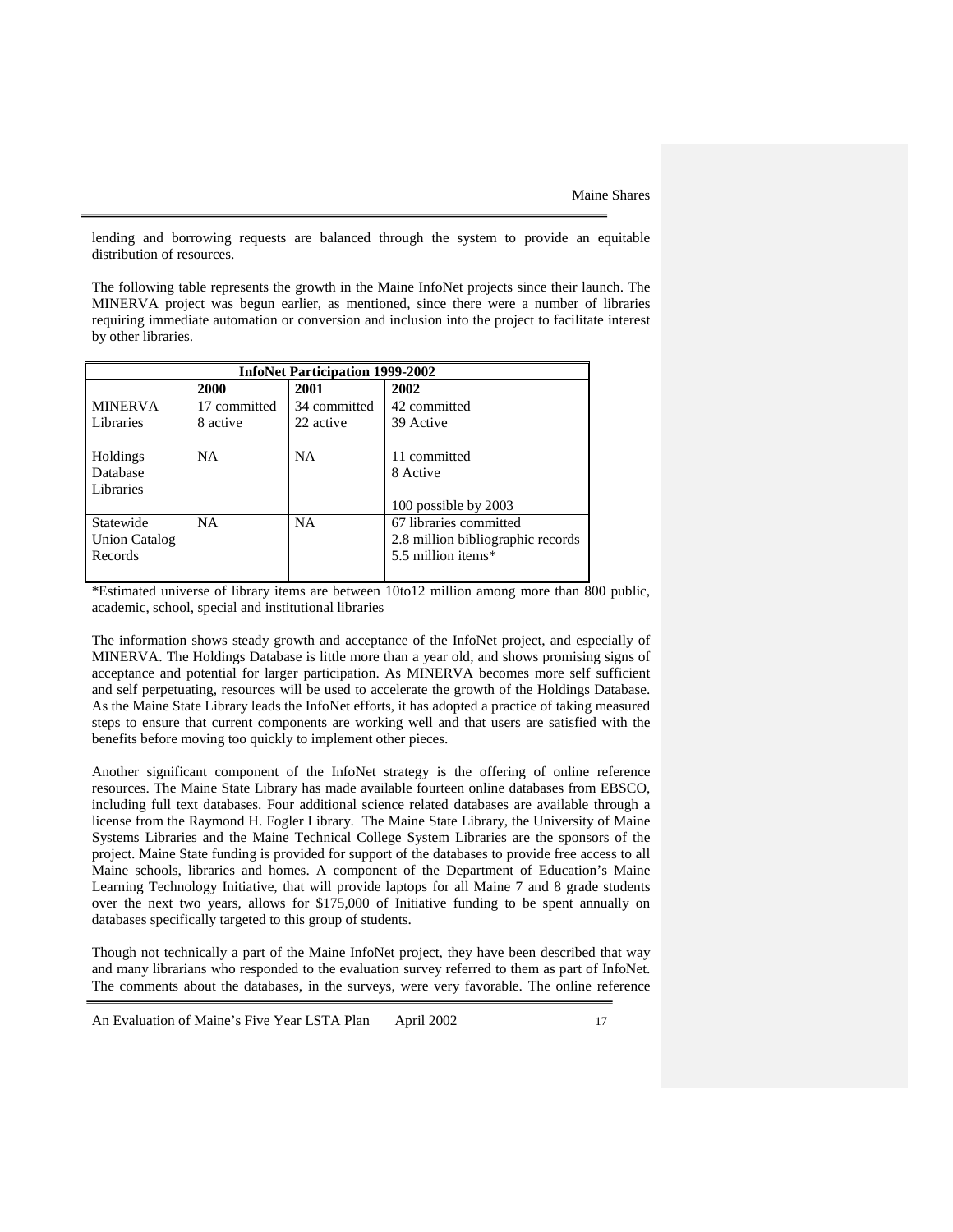databases are heavily used according to some respondents and they request additional databases to be added in the future.

Additional comments from focus group participants and survey respondents include:

*"MINERVA, improved interlibrary loan and better telecommunications has helped to revive the public's use of our library and thus their interest in better funding for us."* Survey respondent

## <span id="page-19-0"></span>**Lessons Learned**

The Maine State Library Five Year LSTA Plan and the Vision 2003 planning process provided a roadmap for the extension and sharing of services and creating electronic linkages among libraries in Maine. By understanding the distinct nature of the rural population of Maine, State Librarian Gary Nichols and other library leaders have been able to target funding to meet the library and information needs of the majority of residents through resource sharing programs. Library leaders have recognized that Maine's geographical and demographic characteristics differ from most other New England states and have developed and adopted a strategy that responds to this fact.

The feedback from surveys, meetings and discussions indicate a very high degree of satisfaction and concurrence with the current programs. It is interesting to note that as small, local libraries have become more vital and critical to their community's needs, the sophistication of the library and community increases in their ability to describe their future needs.

Examples from Maine librarians attest to the benefits of the programs and an awareness of their future needs:

*"We have a geographic and economic disadvantage in providing library services to the people of Casco, because we are a small library in a small town. CE workshops and other networking opportunities help us to better meet the demands of providing good library service, especially in small public libraries."*

Survey respondent

*"By networking we have been able to service our patrons like we have never done before. Without the three mentioned services that LSTA supports for libraries we would not be able to service patrons the way we do now. Now, you can be a small library but very large in services provided to your community."*

Survey respondent

*"We all have to grow in knowledge in technology because of the demands of our patrons. Patrons are coming to us everyday sharing some of the things that they have to deal with and learn in the work force. Older patrons come to us wanting to know how this technology works and asking us to teach them. Technology in libraries is a big part of the services we can provide. Without the help from LSTA many libraries would be struggling to get into this new technological world."*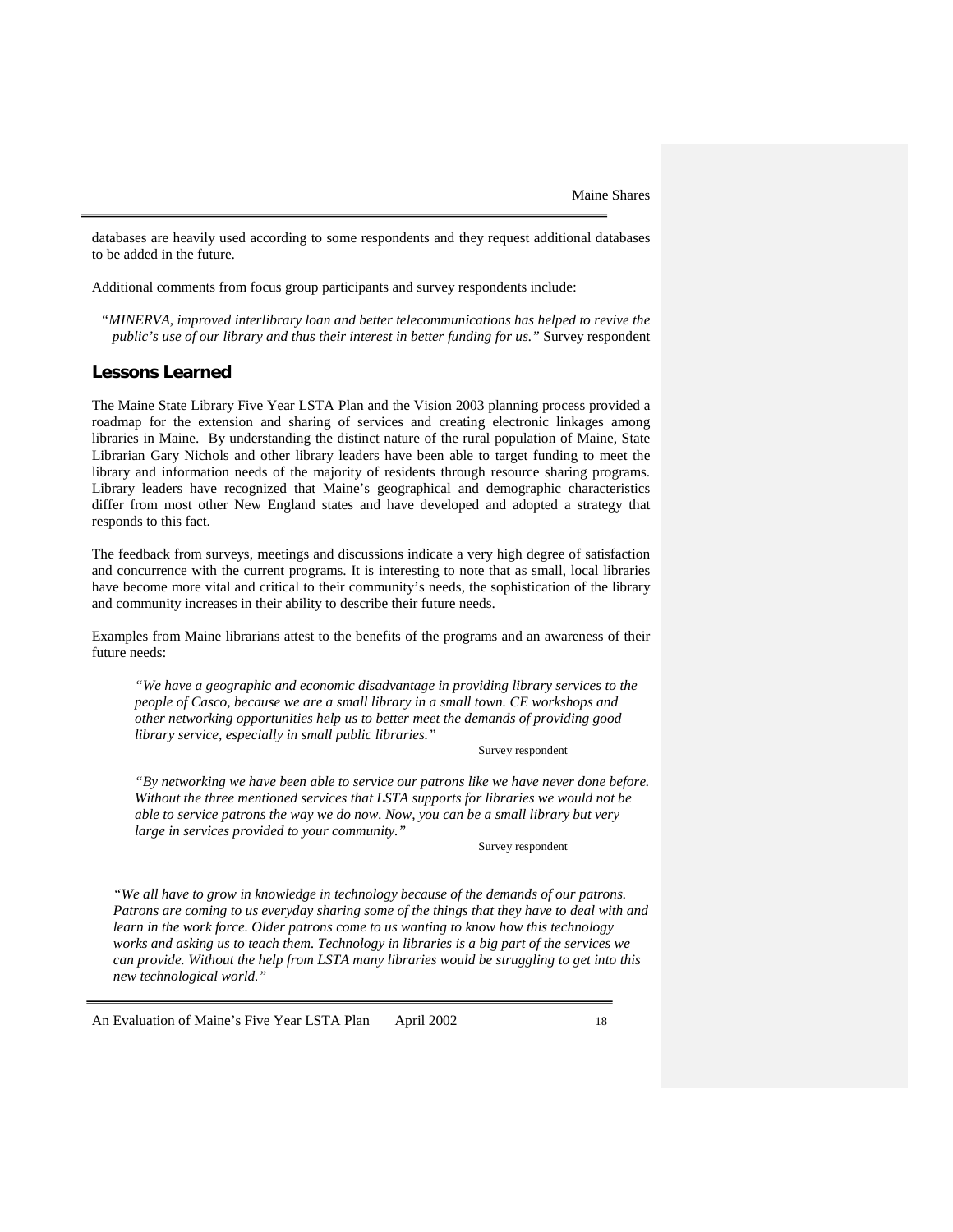Survey respondent

From improved interlibrary loan and MINERVA involvement to participation in professional continuing education programs throughout the state; Maine libraries, library staff and residents are entering a new era of library and information access in Maine.

## <span id="page-20-0"></span>**Brief review of evaluation process**

The Maine State Library has used LSTA funds to improve library services to most residents of Maine. The evaluation process was charged with evaluating the achievements that were accomplished toward meeting the three goals of the five year plan.

In the fall of 2001, The Maine State Library, through the Chief Officers of State Libraries in the Northeast (COSLINE) contracted with Library Development Solutions (LDS), a library consulting firm in Princeton Junction, New Jersey to assist in the evaluation of its five year LSTA plan.

Evaluation criteria to view the overall success of LSTA funding toward these goals included:

- Awareness by libraries and citizens about benefits received from LSTA funding.
- Increases in electronic resource usage by libraries.
- The reach or population served, by various LSTA funded projects.
- The perception by the library community of LSTA funded initiatives
- What value added benefits or services have been realized by libraries in Maine.
- Level of multi type cooperation or resource sharing.

Library Development Solutions used a variety of methods to collect and analyze information concerning Maine's achievements. These included a review of Maine's Five Year LSTA plan, and supporting documents and annual reports to the IMLS, as well as the Vision 2003 plan. After identifying the projects that would receive closer analysis, Library Development Solutions scheduled visits to Maine to meet with Maine State Library staff to discuss each of the plan's components and to develop an understanding of the overall plan. Interviews were held with staff from Special Services, Reference and Information Services, Network Services and Library Development Services. Interviews were held with the Gary Nichols, State Librarian, Linda Lord, Direector of Library Development, Karl Beiser, Library Systems Coordinator and Dolores Pushard, Business Manager. This group provided a focus and overview in which to view the LSTA processes in Maine.

The consultant also met with a number of library staff and residents in four focus group discussions to review information about the programs. A staff discussion included 4 staff members from Special Services. The consultant met with a group of 11 librarians from public and academic libraries to discuss the InfoNet project and specifically the MINERVA component. At least 24 residents participated in a lively discussion about Talking Book, Large Print and Books by Mail programs.

An Evaluation of Maine's Five Year LSTA Plan April 2002 19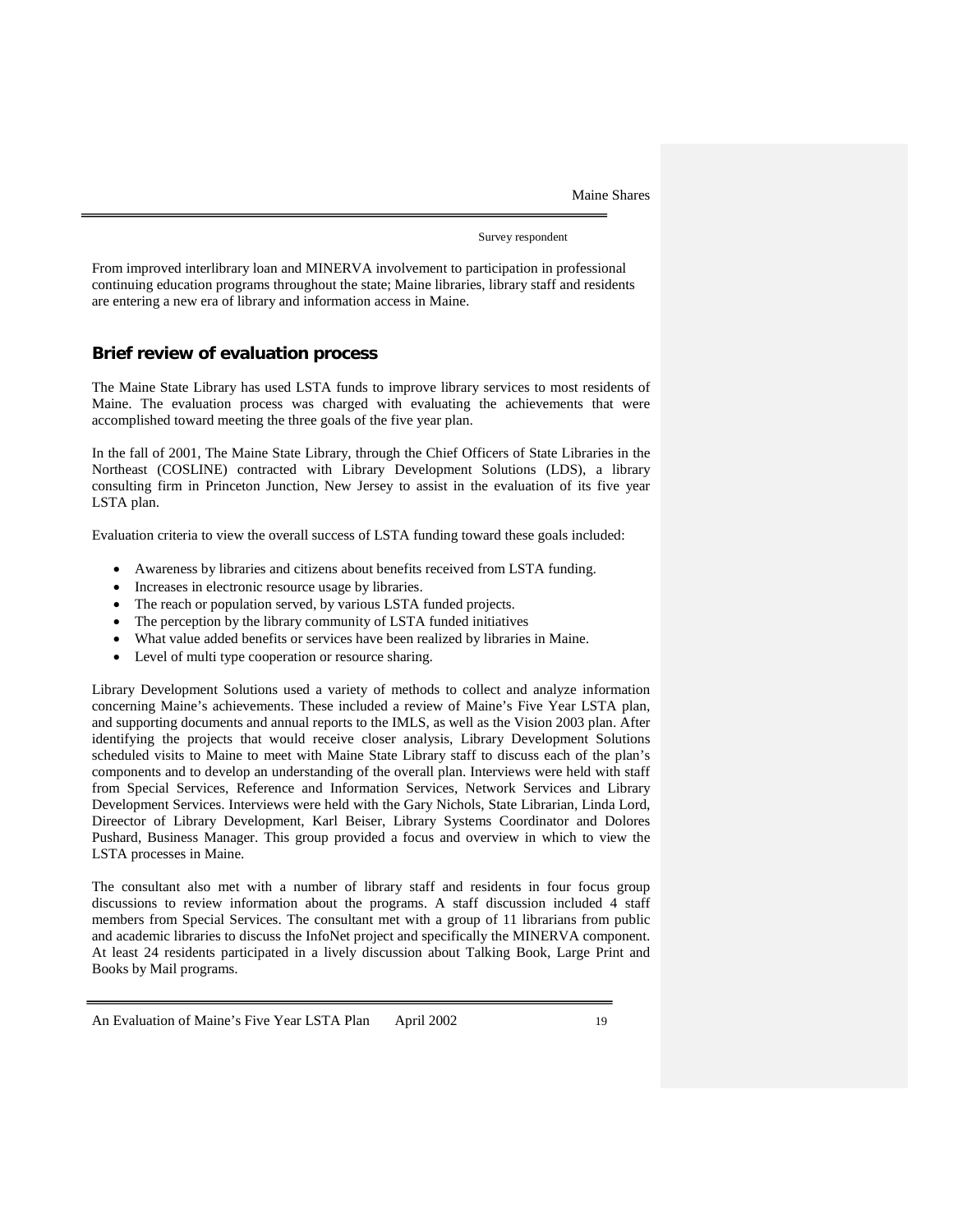A survey instrument was developed by Library Development Solutions to collect additional information from Maine librarians. The survey was made available on the Maine State Library Website. Recipients were able to complete the form online or to print it out and return it to LDS by mail, fax or e-mail. Fifty (50) surveys were returned to the consultant. Every survey contained extensive comments about the programs being discussed and the improvement in library and information services in Maine due to them. The survey is attached to this report. Many of the comments and suggestions are included in this report.

#### **Measuring Project Outcomes**

For the purposes of this evaluation, we have relied on the measurements that the Maine State Library projected in its five year plan. These measurements can really be defined as outputs, i.e. statistical representations about program use and similar measurements. That these interactions with the public, or increases in library use, have the net outcome of enriching the quality of life for Maine residents and positioning Maine libraries as critical community and state assets is a result most of us will agree to. However, proving this, statistically with improvements in people's lives, is beyond the scope of this evaluation. This instead must be inferred. (However, the anecdotal information provided by Maine residents that is quoted in this evaluation is important and valid feedback for library planners). To do so after a project has begun would be an unrealistic intervention, especially given the lack of verifiable qualitative outcome measurements in most LSTA five year plans. Much of the evaluation is based on observation and anecdotal information, as the original plan intended, in using a "*Tell It*" format for review.

*"One of the great features of libraries is that they serve people indiscriminately. Librarians are very keen on honoring the privacy of users and asking only for information that helps them accurately negotiate a request for assistance."[4](#page-21-0)*

Tracking individual user behavior and experiences from their library use to determine an improvement in their lives may at times be contradictory to the mission of most libraries; public, school and academic. Especially difficult is tracking use by traditionally underserved and unserved populations. A lack of trust in public institutions combined with a sense of authority can lead to an intimidating relationship between underserved populations and the library.

The consultants spoke with staff and received comments in the survey and focus groups to offer anecdotal accounts and information concerning the benefits to residents and their experiences. From the retiree in South China who said that "…when I was homebound after surgery, I would get health related and medical books sent to me…I would not have recovered as quickly without them," to the parent who said that "… we don't have a library near us and my children's worlds has opened up with the mailed books," and the family member who wrote from a rural area that "… I cook for an aunt who is homebound with cancer – we get a lot of cookbooks from Books by Mail.".

Libraries can be required to project expected outcomes from the LSTA funds use. Libraries today expect to track and measure the results of a project and compare to their initially expected

<span id="page-21-0"></span><sup>&</sup>lt;sup>4</sup> Peggy Rudd. Documenting the Difference. Demonstrating the Value of Libraries through Outcome Measurement.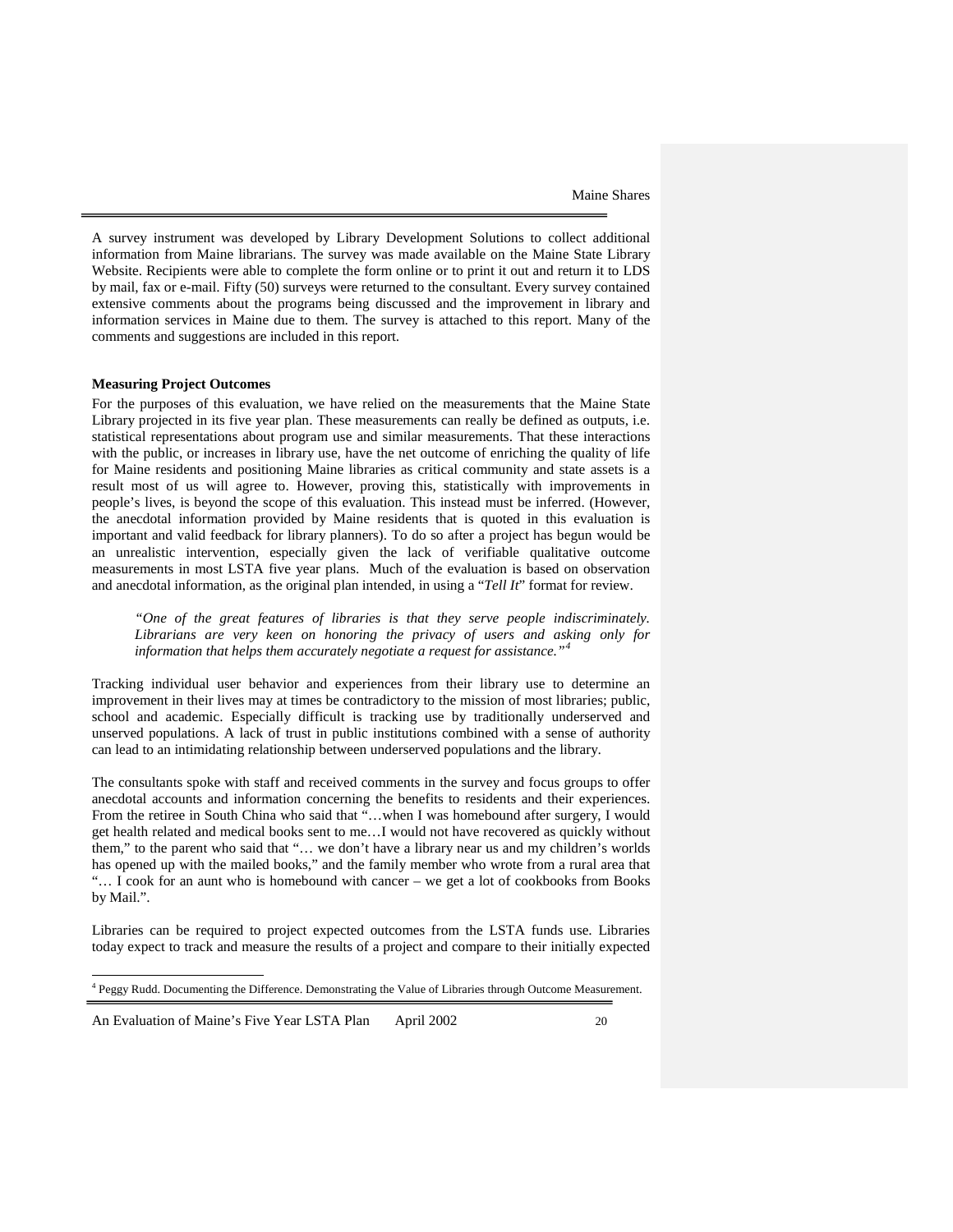outcomes. Libraries today are much more comfortable keeping and tracking use statistics than they were years ago. Aside from budget preparation and considerations, statistics are used by almost all local, state and national library organizations for various purposes. Statistics are mostly used for trend analysis, comparing an individual library to others in its peer group, ranking libraries in terms of income and expenditures, and for legislative purposes to secure additional funding.

However, there is rarely an incentive for library directors to accurately track and/or evaluate their statistical results.

There are some library organizations that operate with the aid of a Long Range Plan document that targets specific improvements desired over a period of time and includes measurements to determine how well a library has met its goals. Many libraries find that by operating against a plan, the incentive to track and evaluate both statistical and anecdotal results provides a feedback process that benefits the library and the community beyond budget considerations.

In some libraries, constant monitoring and analysis of the desired outcomes creates projects that are driven by results instead of by project tasks. The projects themselves, therefore, may dig deeper into meeting community and user needs and become sustainable projects. They give birth to a community process that creates a new synergy between the library and the population being served.

Recent training by the IMLS will assist state library leaders in understanding the initial processes needed to measure outcomes of a project and focus on its value and sustainability for the residents in that state.

## <span id="page-22-0"></span>**Conclusion**

LSTA funds in Maine are potentially benefiting all residents of Maine "…**regardless of location or residency."** Library and information services in Maine have improved through the administration of LSTA funded programs by the Maine State Library, as reported by staff and residents. Residents have gained increased access to print, non print and electronic resources in many areas of the state, especially through the services of the three district libraries. Maine is a national leader in state-wide telecommunications benefits: the Maine School and Library Network, the first national network to connect every public library and school building in a state electronically at no cost to schools and libraries; Maine InfoNet, the first integrated library system in the country to include all types of libraries; the Maine Learning Technology Initiative; the Distance Learning /ATM two-way broadband video project; and the Maine Telecommunications Education Access Fund (Maine's state e-rate program) are some examples of Maine's vision and activity in the telecommunications arena. Additional investing in automation resources for local libraries, potential expansion or adding a fourth Library District, creation of a statewide Maine Library Card, investment to deliver and expand access to electronic resources, and a cost effective delivery service are topics that should be reviewed for the next five years. Additionally, as previously mentioned, The Maine State Library should begin to use its web site as a primary and interactive source of information for libraries and library services. As one Maine librarian responded in the evaluation survey to the next steps taken,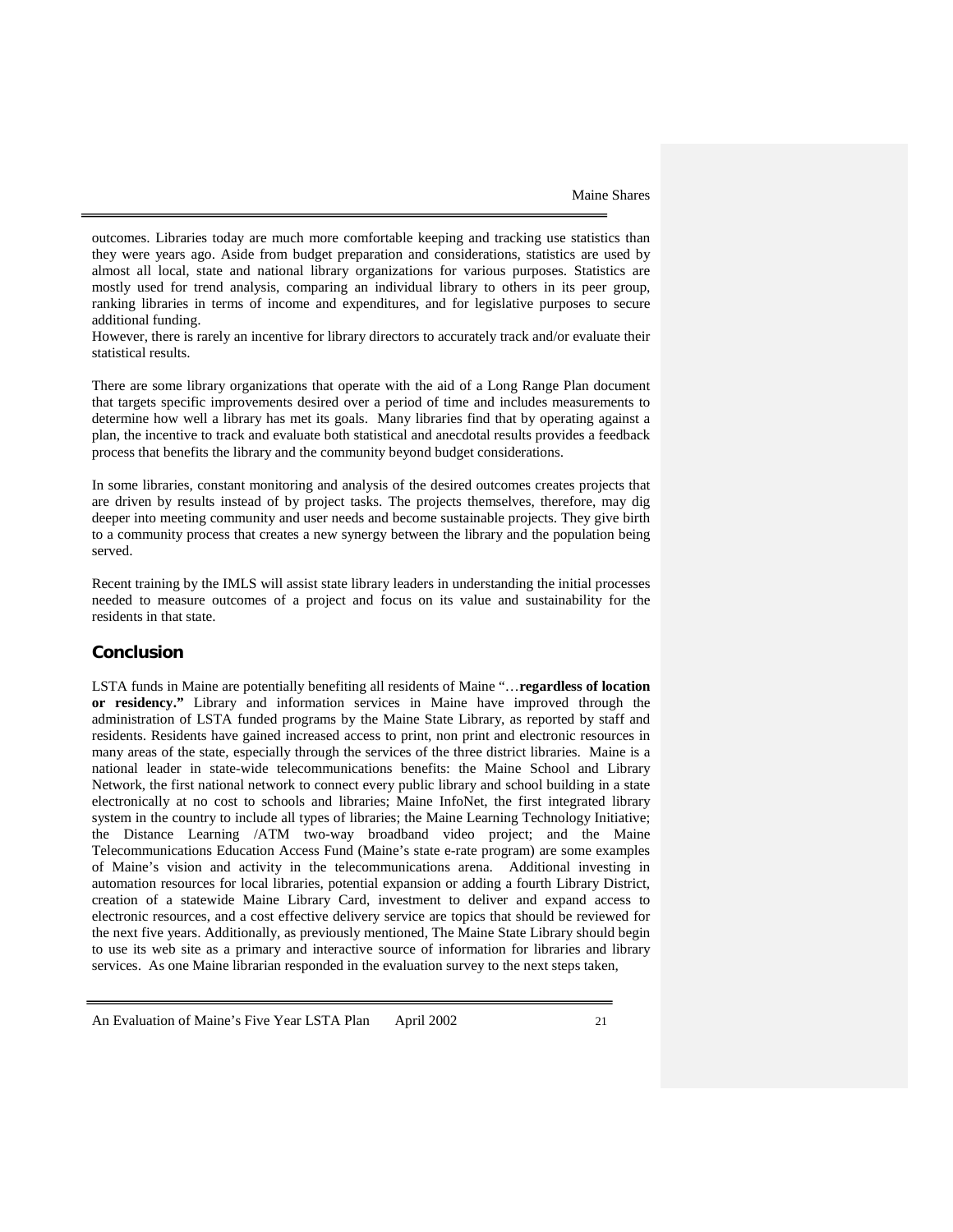*"With Main InfoNet really starting to coalesce, we are prepared for a quantum leap forward in library services to Maine citizens. Interlibrary cooperation and a delivery system is the key next ingredient."*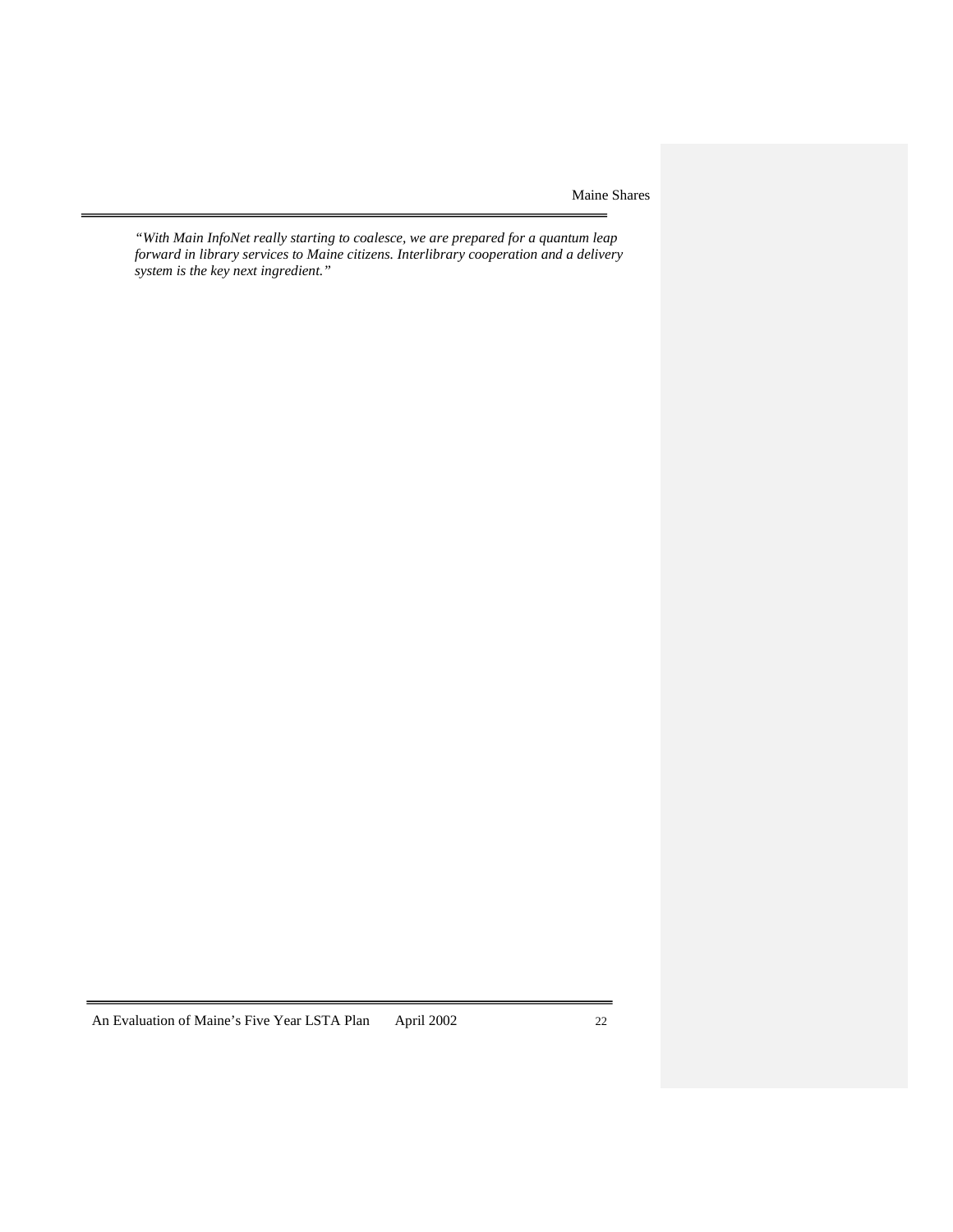**Formatted**

**APPENDIX**

**LSTA SURVEY (Instrument used to compile some of the information presented in this evaluation)**

## **LSTA in Maine Where We've Been . . . Where We're Going**

Library Development Solutions, a Princeton, NJ based library consulting firm, has been contracted by the Maine State Library to evaluate the impact of LSTA (Library Services and Technology Act) funding on the state's libraries during the last 5 years.

This survey is part of a project to gather data about Maine's LSTA program. We would greatly appreciate your cooperation in completing and returning the survey promptly. Your feedback will help the Maine State Library in telling the LSTA "story" to federal legislators now considering reauthorization of this important legislation and will also help in developing the next Maine LSTA five-year plan.

Maine uses LSTA funding in the following ways:

- **Statewide Library Development Service**s Encouraging and assisting in the development and improvement of local library services through research, planning, training and consultation, as well as staff and trustee training and development through CE workshops and courses. Many of the following information access and resource sharing projects are part of Library Development efforts.
- **Information Access-** Targeting library and information services to individuals with disabilities and persons having difficulty using a library, including rural populations not having access to a local library. This includes the Talking Book program through Maine's Regional Library Services to the Blind and Physically Handicapped, Large Print Services and the Books-by-Mail program for the more than 200,000 Maine residents who live in areas without a public library or one that is open les than 15 hours per week.
- **Resource Sharing and Electronic Linkages** Establishing or enhancing electronic linkages among or between libraries – including the online Holdings Database, MINERVA, the integrated automated library system and the Maine InfoNet state wide library catalog and providing interlibrary loans statewide.

Thank you in advance for your assistance. Library Development Solutions

*First, tell us about you and your library:*

**Library Name: Library Address: Library Contact Person Completing Survey, include name and position/title:**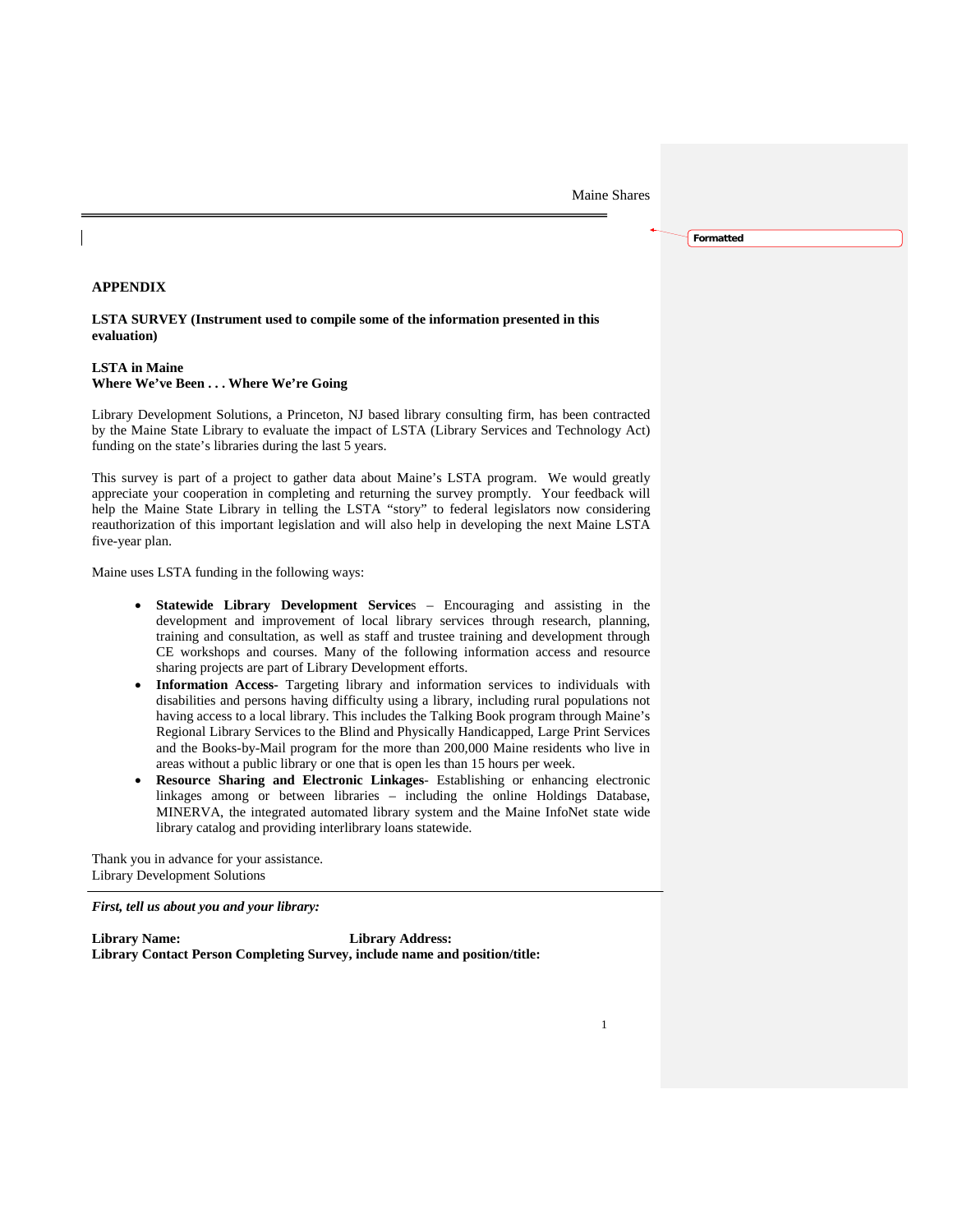### **Phone: E-mail: Now, we need your opinion about LSTA funded projects.**

In the last 5 years LSTA has funded a number of statewide projects designed to improve access to print, electronic and non-print library resources, encourage greater resource sharing among all types of libraries, and develop new skills for librarians. Some of the specific projects are listed below. Please indicate next to each project its value to you and the people who use your libraries or your community by circling the number that most closely indicates the value of this service with 5 indicating "high value" and 1 indicating "low value".

#### **Regional Library System: District consultants, technology consults (e-rate, InfoNet), training, planning, and continuing education.**

*Provides support for local library development through consulting services, statewide planning, continuing education and training opportunities for librarians, library assistants, trustees, staff, library administration and management training.*

1 2 3 4 5

**Interlibrary Loan:** *Provides interlibrary loans for CMLD as well as statewide. Provides grants to ARRCS (area reference and resource centers) for support of NELINET use.*

1 2 3 4 5

## **InfoNet Statewide Library Catalog**

*Statewide database combining current holdings and real time information from URSUS, MINERVA, the Holdings Database, Bates, Bowdoin, Colby, Portland PL, University of NE, Maine Maritime Academy and Maine College of Art.* 

1 2 3 4 5

## **Talking Books, Large Print Books and Books-by-Mail (LBPH services)**

*Supports staff and materials for the Library Service for the Blind and Physically Handicapped and the LP Books and Books-by-mail programs. Includes summer reading programs for children through these services.*

1 2 3 4 5

**Please share your opinion about how library service in Maine has improved in the last five years from LSTA funds invested in statewide projects.**

| <b>Benefit</b>                          | Least |  |   | <b>Most</b> |  |  |
|-----------------------------------------|-------|--|---|-------------|--|--|
|                                         |       |  | 3 | 4           |  |  |
| Increased resource sharing              |       |  |   |             |  |  |
| <b>Improved Inter Library Loan</b>      |       |  |   |             |  |  |
| Improved family literacy                |       |  |   |             |  |  |
| Improved public awareness of libraries  |       |  |   |             |  |  |
| More continuing education materials and |       |  |   |             |  |  |
| opportunities                           |       |  |   |             |  |  |
| Increased electronic resources          |       |  |   |             |  |  |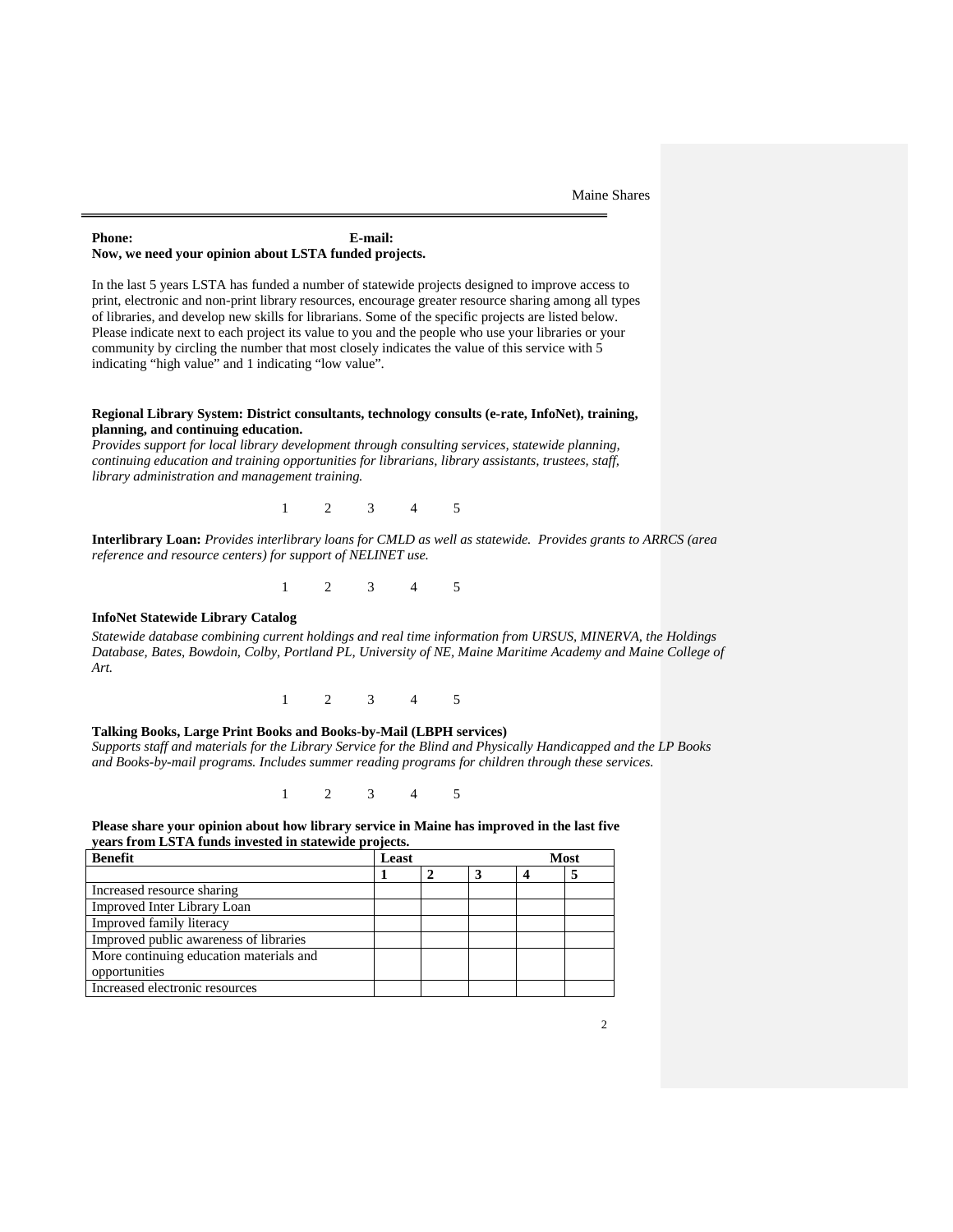| Improved cooperation between schools and           |  |  |  |
|----------------------------------------------------|--|--|--|
| <i>public libraries</i>                            |  |  |  |
| Increased sharing of expertise among library staff |  |  |  |
| Increased and improved CE workshops                |  |  |  |

#### **OPEN ENDED QUESTIONS**:

How has your community/library benefited from these projects?

How has LSTA funding helped you in meeting local needs for service? Would you have been able to meet these needs without LSTA funding for the projects mentioned above?

#### **WHERE WE'RE GOING**

What ideas can you offer about Maine's use of LSTA funding during the next five-year period? Please keep in mind that LSTA funds can only be used for projects meeting federal eligibility requirements. Please keep LSTA's priorities in mind:.

- Establishing or enhancing electronic linkages among or between libraries;
- Linking libraries electronically with educational, social or information services;
- Assisting libraries in accessing information through electronic networks;
- Encouraging libraries in different areas, and encouraging different types of libraries to establish consortia and share resources;
- Paying costs for libraries to acquire or share computer systems and telecommunications technologies; and
- Targeting library and information services to persons having difficulty using a library and to underserved urban and rural communities, including children (from birth through age 17) from families with incomes below the poverty line.

THANK YOU FOR COMPLETING THE SURVEY! Please return your completed survey by February 28 to Library Development Solutions 64 Princeton Hightstown Road, Suite 106 Princeton Junction, NJ 08550